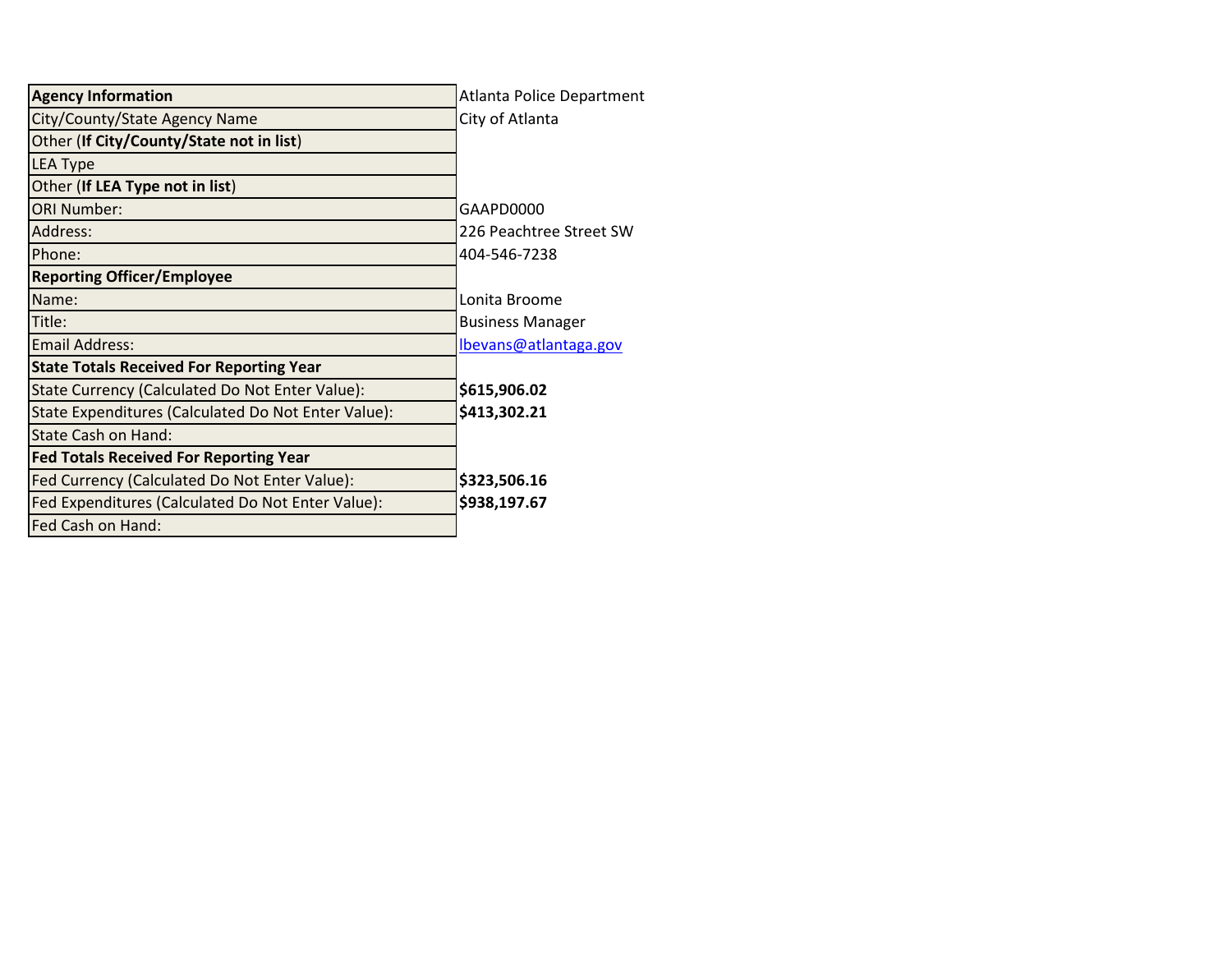### State Forfeited Property

| Date<br>Received | Item<br>Description                                                               | Statute                                               | Value       | Disposition/Distribution<br>of Property    | Date<br>of Sale | Gross<br>Income | <b>Net</b><br>Income | Property<br><b>Utilization</b>                  | Date of<br>Destruction |
|------------------|-----------------------------------------------------------------------------------|-------------------------------------------------------|-------------|--------------------------------------------|-----------------|-----------------|----------------------|-------------------------------------------------|------------------------|
|                  | 4/8/2009 1 RCA Flatscreen Television<br>7/1/2015 Playstation 4 with 2 controllers | OCGA § 16-13-49<br>OCGA § 16-13-49                    | \$4.69 Sold | Sale Pending at Time of Report             | 4/17/2017       | \$4.69          | \$4.69               |                                                 |                        |
|                  | 9/30/2015 Black Christian Louboutin Backpack                                      | OCGA § 16-13-49                                       |             | Sale Pending at Time of Report             |                 |                 |                      |                                                 |                        |
|                  | 9/7/2017 2005 Pontiac Grand Prix<br>9/7/2017 Smart Balance Wheel/Scooter          | OCGA § 16-13-49<br>OCGA § 16-13-49                    |             | Retained<br>Sale Pending at Time of Report |                 |                 |                      | Investigation                                   |                        |
|                  | 9/7/2017 Apple Macbook                                                            | OCGA § 16-13-49                                       |             | Sale Pending at Time of Report             |                 |                 |                      |                                                 |                        |
|                  | 5/10/2017 PS4 console with controllers                                            | OCGA § 16-13-49                                       |             | Sale Pending at Time of Report             |                 |                 |                      |                                                 |                        |
|                  | 5/10/2017 Emerson Flat screen TV<br>7/8/2013 40 SILVER BARS                       | OCGA § 16-13-49<br>OCGA § 16-13-49                    |             | Retained<br>Sale Pending at Time of Report |                 |                 |                      | Investigation                                   |                        |
|                  | 10/5/2016 WATCH AND PENDANT                                                       | OCGA § 16-13-49                                       |             | Sale Pending at Time of Report             |                 |                 |                      |                                                 |                        |
|                  | 11/4/2016 SAMSUNG TV 51"<br>11/4/2016 SAMSUNG TV 42"<br>8/23/2014 47 INCH VIZIO   | OCGA § 16-13-49<br>OCGA § 16-13-49<br>OCGA § 16-13-49 |             | Retained<br>Retained<br>Retained           |                 |                 |                      | Investigation<br>Investigation<br>Investigation |                        |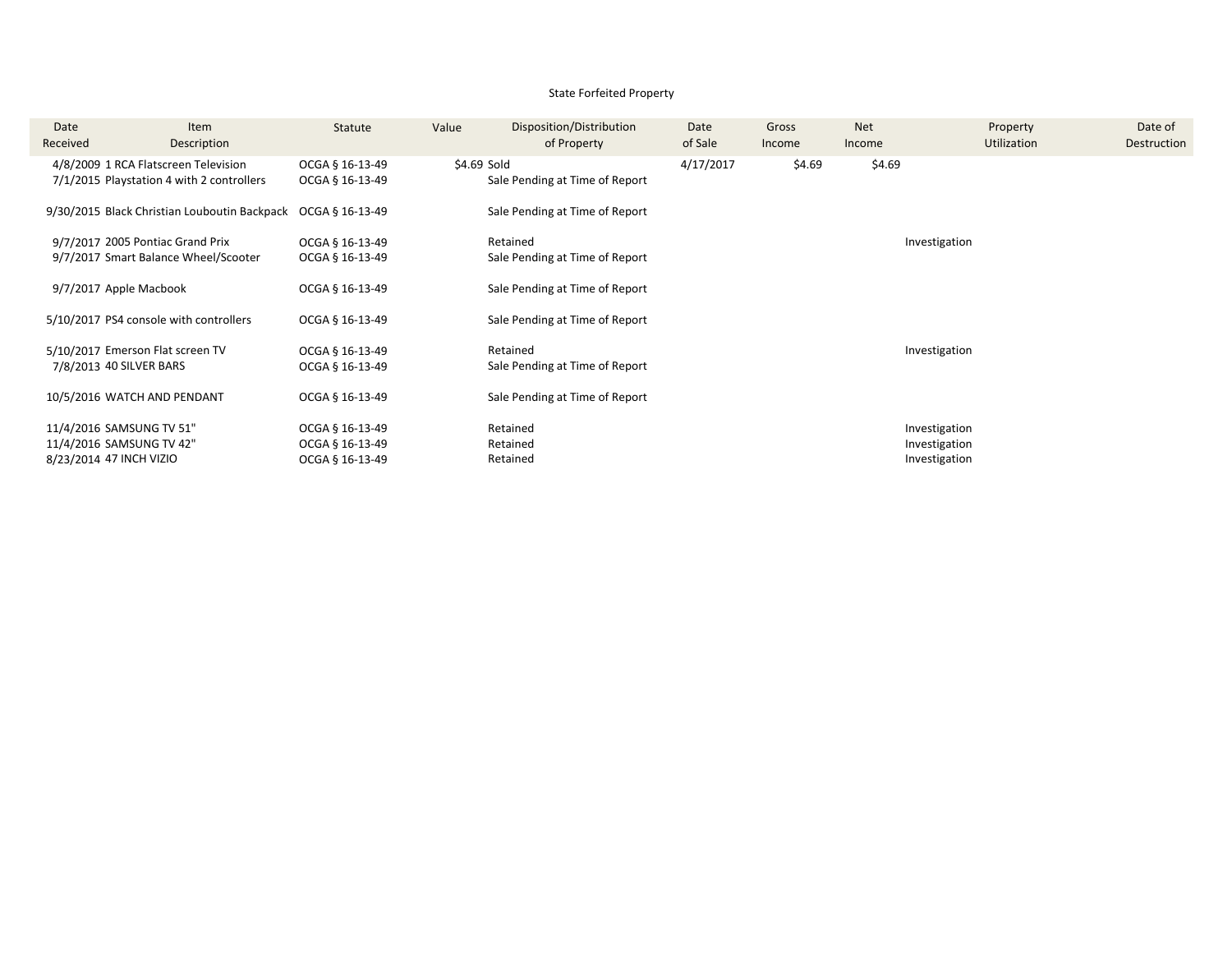# State Forfeited Property (Previous Cycle)

| Date             | <b>Item</b>                               | Statute         | Value           | Disposition/Distribution of |           | Date of Sale Gross Income | Net Income | Date of Destruction |
|------------------|-------------------------------------------|-----------------|-----------------|-----------------------------|-----------|---------------------------|------------|---------------------|
| Received         | Description                               |                 |                 | Property                    |           |                           |            |                     |
|                  | 1/3/2009 1 SONY LAPTOP                    | OCGA § 16-13-49 |                 | \$0.00 Destroyed            |           |                           |            | 12/31/2017          |
|                  | 11/7/2012 RED DELL LAPTOP                 | OCGA § 16-13-49 |                 | \$0.00 Destroyed            |           |                           |            | 12/31/2017          |
|                  | 11/7/2012 BLUE DELL LAPTOP                | OCGA § 16-13-49 | \$16.06 Sold    |                             | 1/20/2017 | \$16.06                   | \$16.06    |                     |
|                  | 2/1/2013 1 SONY PLAYSTATION 3 VIDEO GAME  | OCGA § 16-13-49 |                 | \$0.00 Destroyed            |           |                           |            | 12/31/2017          |
|                  | CONSOLE WITH 6 CONTROLLERS, MISC          |                 |                 |                             |           |                           |            |                     |
|                  | <b>CORDS</b>                              |                 |                 |                             |           |                           |            |                     |
|                  | 4/20/2013 2 BLACK APPLE IPHONES           | OCGA § 16-13-49 | \$40.42 Sold    |                             | 1/20/2017 | \$40.42                   | \$40.42    |                     |
| 4/20/2013 IPHONE |                                           | OCGA § 16-13-49 |                 | \$0.00 Destroyed            |           |                           |            | 12/31/2017          |
|                  | 9/5/2013 DVR PLAYER                       | OCGA § 16-13-49 |                 | \$0.00 Destroyed            |           |                           |            | 12/31/2017          |
|                  | 10/1/2013 DIAMOND NECKLACE AND RING       | OCGA § 16-13-49 | \$5,756.75 Sold |                             | 1/20/2017 | \$5,756.75                | \$5,756.75 |                     |
|                  | 3/19/2014 SAMSUNG TABLET                  | OCGA § 16-13-49 |                 | \$0.00 Destroyed            |           |                           |            | 12/31/2017          |
|                  | 4/10/2014 ACER SILVER COMPUTER AND LAPTOP | OCGA § 16-13-49 | \$1.66 Sold     |                             | 4/17/2017 | \$1.66                    | \$1.66     |                     |
|                  | <b>CASE</b>                               |                 |                 |                             |           |                           |            |                     |
|                  | 4/16/2015 SONY TABLET                     | OCGA § 16-13-49 |                 | \$0.00 Destroyed            |           |                           |            | 12/31/2017          |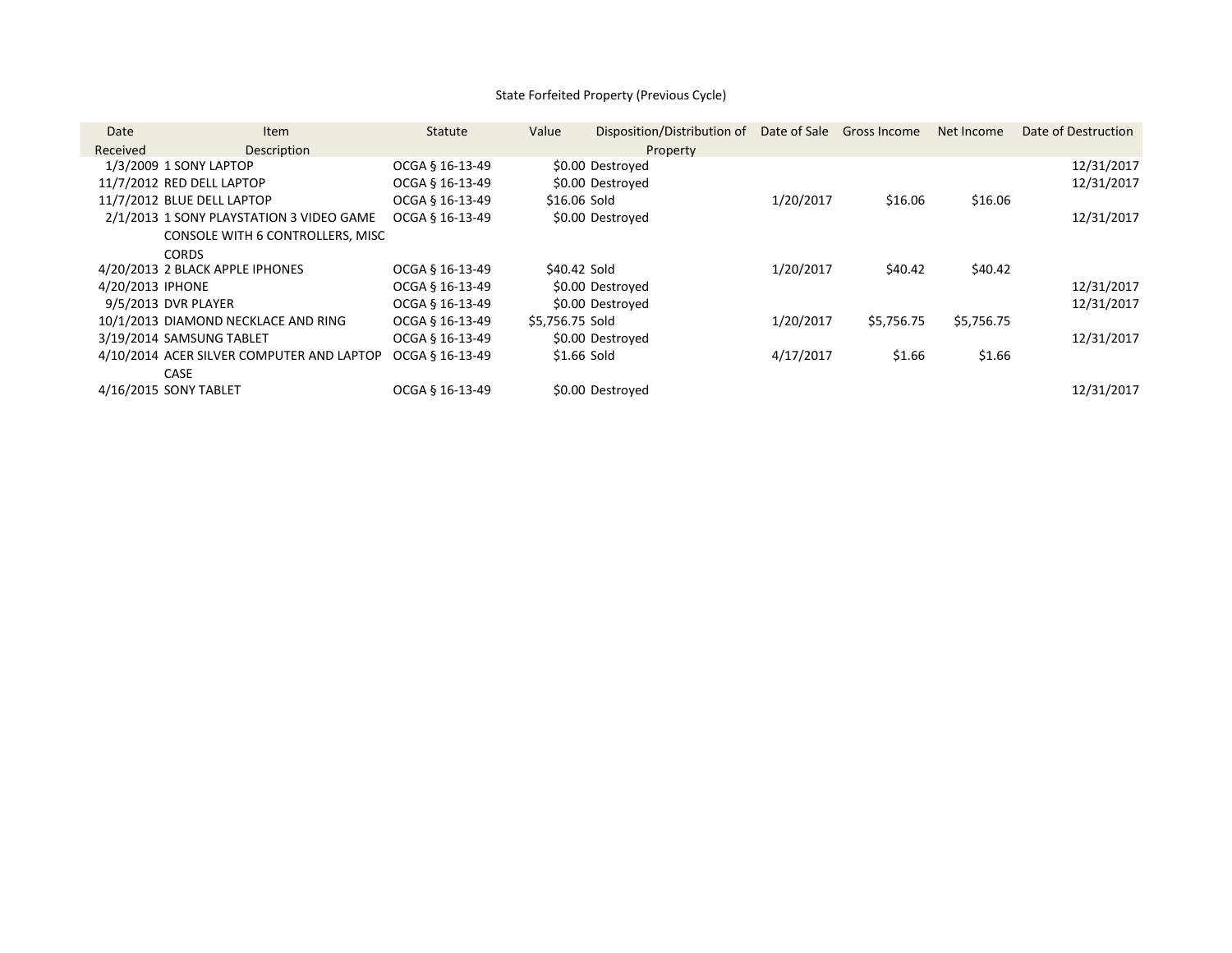State Forfeited Currency

| Date Received | <b>Statute</b>  | Amount      |
|---------------|-----------------|-------------|
| 02/15/17      | OCGA § 16-13-49 | \$49,384.89 |
| 02/15/17      | OCGA § 16-13-49 | \$6,440.71  |
| 02/16/17      | OCGA § 16-13-49 | \$40,455.81 |
| 02/16/17      | OCGA § 16-13-49 | \$5,813.23  |
| 02/16/17      | OCGA § 16-13-49 | \$11,737.92 |
| 03/27/17      | OCGA § 16-13-49 | \$14,729.64 |
| 04/20/17      | OCGA § 16-13-49 | \$28,538.32 |
| 04/20/17      | OCGA § 16-13-49 | \$7,423.65  |
| 05/09/17      | OCGA § 16-13-49 | \$54,451.73 |
| 05/09/17      | OCGA § 16-13-49 | \$6.35      |
| 05/31/17      | OCGA § 16-13-49 | \$21,036.24 |
| 06/06/17      | OCGA § 16-13-49 | \$33,131.92 |
| 06/09/17      | OCGA § 16-13-49 | \$51,390.85 |
| 06/09/17      | OCGA § 16-13-49 | \$34,220.87 |
| 06/09/17      | OCGA § 16-13-49 | \$790.15    |
| 07/10/17      | OCGA § 16-13-49 | \$6,376.72  |
| 07/18/17      | Other           | \$2,981.70  |
| 08/31/17      | OCGA § 16-13-49 | \$42,951.70 |
| 08/31/17      | OCGA § 16-13-49 | \$3,321.00  |
| 09/26/17      | OCGA § 16-13-49 | \$66,422.02 |
| 10/30/17      | OCGA § 16-13-49 | \$551.63    |
| 10/30/17      | OCGA § 16-13-49 | \$10,696.05 |
| 10/30/17      | OCGA § 16-13-49 | \$26,763.21 |
| 12/05/17      | OCGA § 16-13-49 | \$1,381.43  |
| 12/05/17      | Other           | \$1,295.55  |
| 12/11/17      | OCGA § 16-13-49 | \$75,144.91 |
| 12/28/17      | OCGA § 16-13-49 | \$18,467.82 |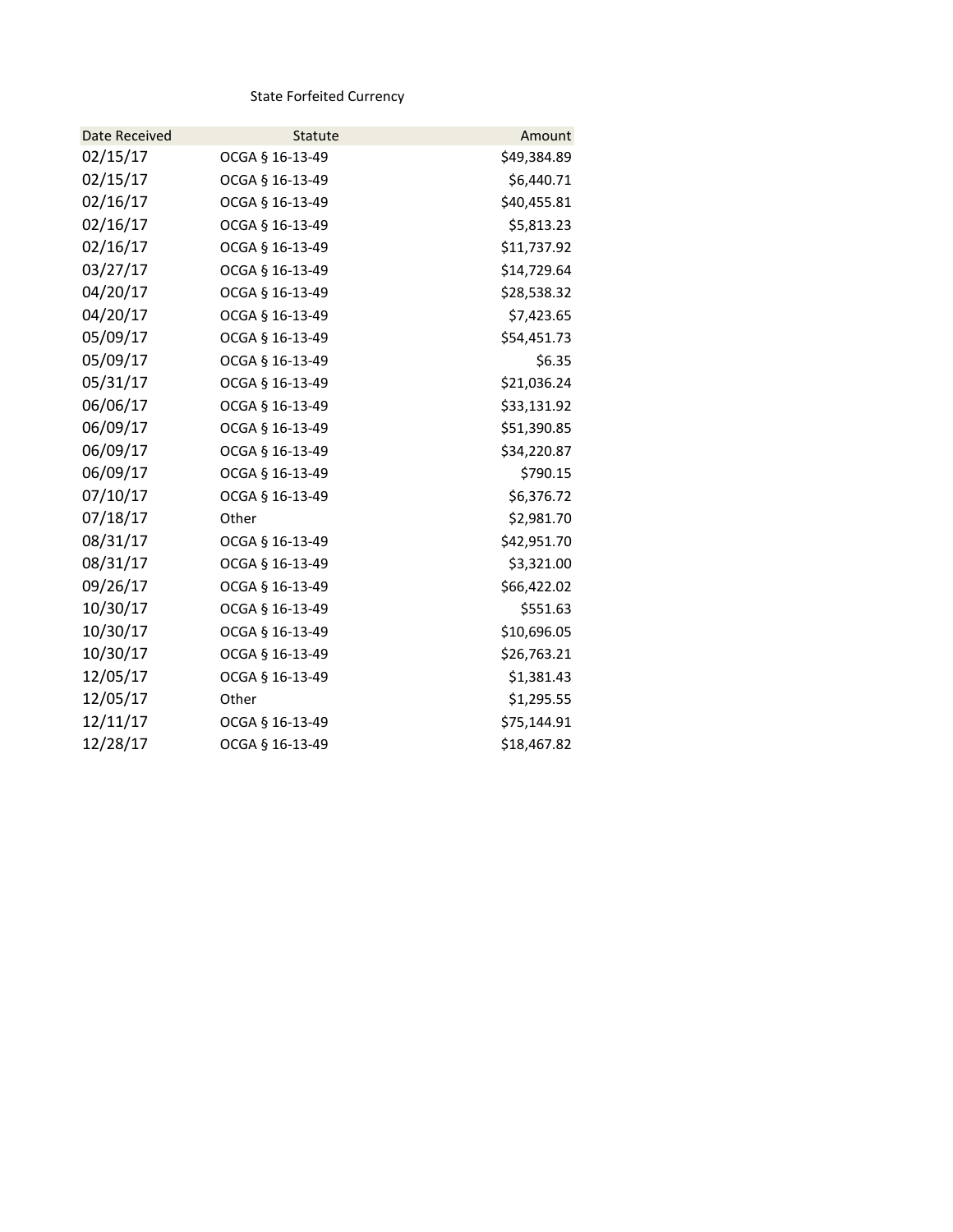# State Returned Property

| Date Returned |                       | Description of Property |
|---------------|-----------------------|-------------------------|
| 01/12/17      | \$1486.00 US Currency |                         |
| 01/13/17      | \$3705.00 US Currency |                         |
| 02/09/17      | \$513.54 US Currency  |                         |
| 02/09/17      | \$1350.00 US Currency |                         |
| 02/28/17      | \$215.00 US Currency  |                         |
| 03/30/17      | \$2408 US Currency    |                         |
| 06/16/17      | \$1776 US Currency    |                         |
| 10/11/17      | \$329.00 US Currency  |                         |
| 10/20/17      | \$320 US Currency     |                         |
| 11/07/17      | \$558 US Currency     |                         |
| 11/07/17      | \$6 US Currency       |                         |
| 11/17/17      | \$400.00 US Currency  |                         |
|               |                       |                         |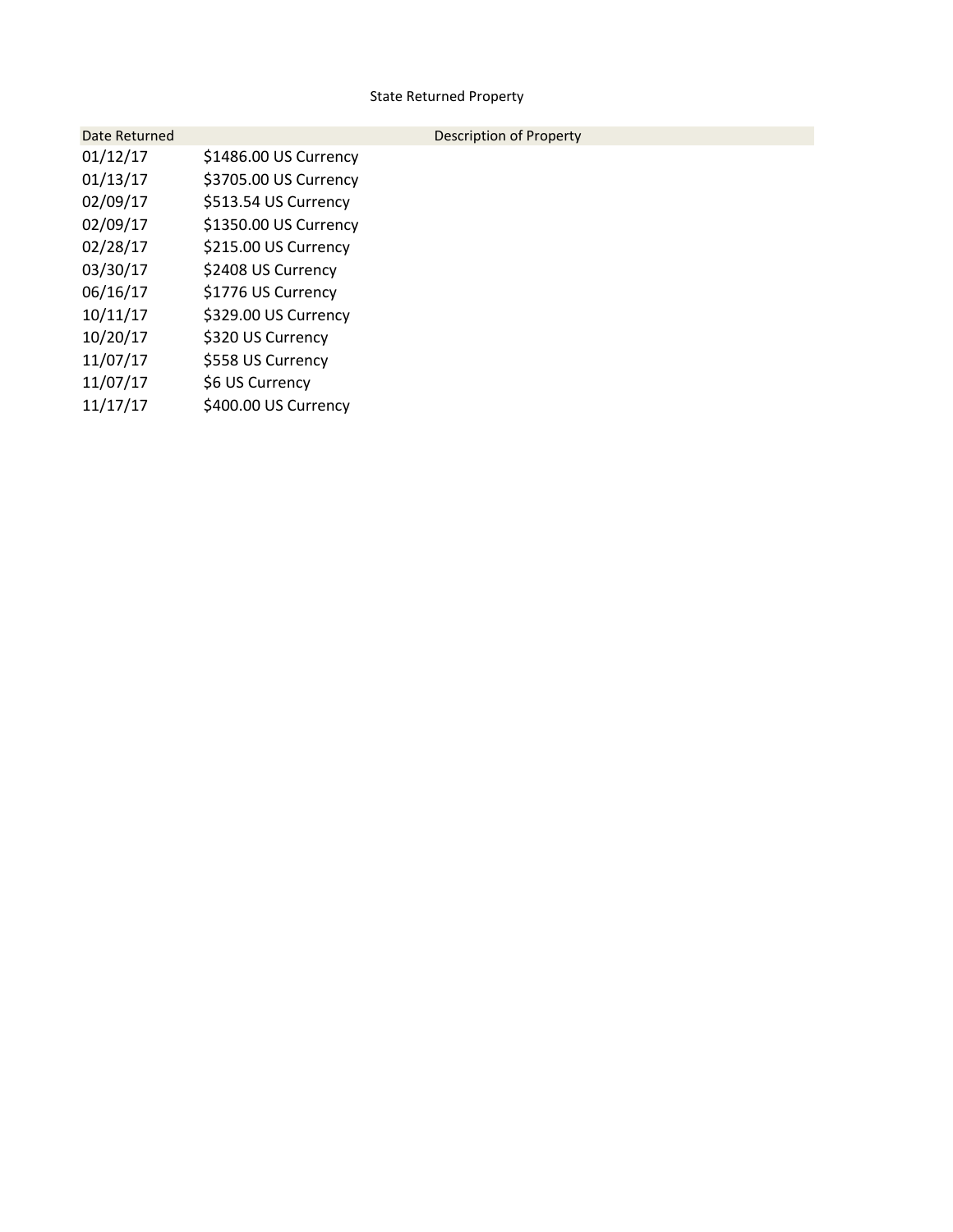# State Expenditures

| Date      | Amount              | Purpose                                                                         |
|-----------|---------------------|---------------------------------------------------------------------------------|
| 1/12/2017 | \$1,033.20 Travel   |                                                                                 |
| 1/13/2017 | \$2,500.00 Training |                                                                                 |
| 2/3/2017  |                     | \$9.00 Travel                                                                   |
| 2/3/2017  | \$471.20 Travel     |                                                                                 |
| 2/3/2017  | \$1,103.22 Travel   |                                                                                 |
| 2/3/2017  | \$120.00 Travel     |                                                                                 |
| 2/3/2017  | \$11.14 Travel      |                                                                                 |
| 2/3/2017  | \$324.50 Travel     |                                                                                 |
| 2/3/2017  | \$1,103.22 Travel   |                                                                                 |
| 2/3/2017  | \$324.50 Travel     |                                                                                 |
| 2/3/2017  |                     | \$9.00 Travel                                                                   |
| 2/3/2017  | \$411.20 Travel     |                                                                                 |
| 2/3/2017  | \$1,103.22 Travel   |                                                                                 |
| 2/3/2017  | \$50.00 Travel      |                                                                                 |
| 2/3/2017  | \$324.50 Travel     |                                                                                 |
| 2/3/2017  | \$411.40 Travel     |                                                                                 |
| 2/3/2017  |                     | \$9.00 Travel                                                                   |
| 2/3/2017  | \$250.00 Travel     |                                                                                 |
| 2/3/2017  | \$324.50 Travel     |                                                                                 |
| 2/17/2017 | \$570.00 Travel     |                                                                                 |
| 2/17/2017 | \$280.50 Travel     |                                                                                 |
| 2/24/2017 | \$613.60 Travel     |                                                                                 |
| 2/24/2017 | \$280.50 Travel     |                                                                                 |
| 3/13/2017 | \$370.00 Travel     |                                                                                 |
| 3/13/2017 | \$280.50 Travel     |                                                                                 |
| 2/12/2017 | \$370.00 Travel     |                                                                                 |
| 2/12/2017 | \$280.50 Travel     |                                                                                 |
| 2/17/2017 | \$370.00 Travel     |                                                                                 |
| 2/17/2017 | \$280.50 Travel     |                                                                                 |
| 2/12/2017 | \$280.50 Travel     |                                                                                 |
| 2/19/2017 | \$280.50 Travel     |                                                                                 |
| 3/30/2017 |                     | \$300.00 Training                                                               |
| 3/30/2017 |                     | \$300.00 Training                                                               |
| 3/16/2017 |                     | \$107,678.00 The purchase, lease, maintenance and improvement of equipment, law |
|           |                     | enforcement facilities and detention facilities                                 |
| 3/16/2017 |                     | \$8,150.00 The purchase, lease, maintenance and improvement of equipment, law   |
|           |                     | enforcement facilities and detention facilities                                 |
| 3/16/2017 |                     | \$1,158.28 The purchase, lease, maintenance and improvement of equipment, law   |
|           |                     | enforcement facilities and detention facilities                                 |
| 5/2/2017  | \$199.50 Travel     |                                                                                 |
| 5/2/2017  | \$1,900.50 Travel   |                                                                                 |
| 4/28/2017 | \$370.00 Travel     |                                                                                 |
| 4/28/2017 | \$280.50 Travel     |                                                                                 |
| 3/31/2017 | \$397.60 Travel     |                                                                                 |
| 3/31/2017 | \$280.50 Travel     |                                                                                 |
| 3/31/2017 | \$15.05 Travel      |                                                                                 |
| 4/28/2017 | \$397.50 Travel     |                                                                                 |
| 4/28/2017 | \$280.50 Travel     |                                                                                 |
| 3/31/2017 | \$370.00 Travel     |                                                                                 |
| 3/31/2017 | \$280.50 Travel     |                                                                                 |
| 5/25/2017 |                     | \$1,897.62 The purchase, lease, maintenance and improvement of equipment, law   |
|           |                     | enforcement facilities and detention facilities                                 |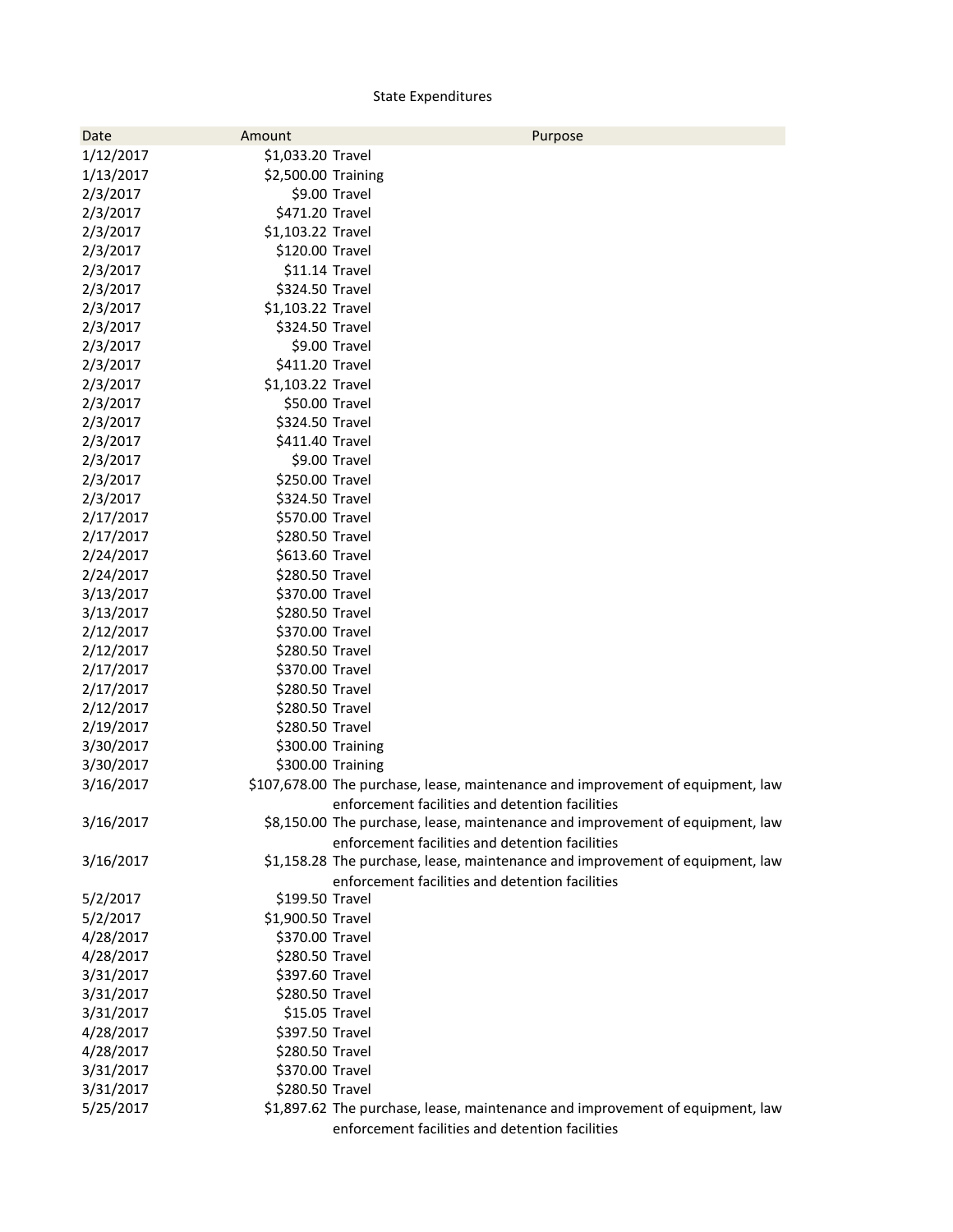| 5/25/2017 |                      | \$18,368.73 The purchase, lease, maintenance and improvement of equipment, law                                                    |
|-----------|----------------------|-----------------------------------------------------------------------------------------------------------------------------------|
|           |                      | enforcement facilities and detention facilities                                                                                   |
| 5/25/2017 |                      | \$6,570.00 The purchase, lease, maintenance and improvement of equipment, law                                                     |
|           |                      | enforcement facilities and detention facilities                                                                                   |
| 5/25/2017 |                      | \$35,875.40 The purchase, lease, maintenance and improvement of equipment, law                                                    |
|           |                      | enforcement facilities and detention facilities                                                                                   |
| 5/25/2017 |                      | \$2,490.12 The purchase, lease, maintenance and improvement of equipment, law                                                     |
|           |                      | enforcement facilities and detention facilities                                                                                   |
| 5/25/2017 |                      | \$2,722.32 The purchase, lease, maintenance and improvement of equipment, law                                                     |
|           |                      | enforcement facilities and detention facilities                                                                                   |
| 5/25/2017 |                      | \$3,022.49 The purchase, lease, maintenance and improvement of equipment, law                                                     |
|           |                      | enforcement facilities and detention facilities                                                                                   |
| 5/25/2017 |                      | \$10,875.00 The purchase, lease, maintenance and improvement of equipment, law                                                    |
| 5/25/2017 |                      | enforcement facilities and detention facilities<br>\$10,545.00 The purchase, lease, maintenance and improvement of equipment, law |
|           |                      | enforcement facilities and detention facilities                                                                                   |
| 6/29/2017 | \$1,617.00 Travel    |                                                                                                                                   |
| 6/10/2017 | \$10.00 Travel       |                                                                                                                                   |
| 6/10/2017 |                      | \$9.00 Travel                                                                                                                     |
| 6/10/2017 | \$579.96 Travel      |                                                                                                                                   |
| 6/10/2017 | \$524.05 Travel      |                                                                                                                                   |
| 6/10/2017 |                      | \$395.00 Training                                                                                                                 |
| 6/10/2017 | \$324.50 Travel      |                                                                                                                                   |
| 6/10/2017 | \$10.00 Travel       |                                                                                                                                   |
| 6/10/2017 |                      | \$9.00 Travel                                                                                                                     |
| 6/10/2017 | \$579.96 Travel      |                                                                                                                                   |
| 6/10/2017 | \$524.05 Travel      |                                                                                                                                   |
| 6/10/2017 |                      | \$395.00 Training                                                                                                                 |
| 6/10/2017 | \$324.50 Travel      |                                                                                                                                   |
| 6/10/2017 |                      | \$9.00 Travel                                                                                                                     |
| 6/10/2017 | \$366.40 Travel      |                                                                                                                                   |
| 6/10/2017 | \$524.05 Travel      |                                                                                                                                   |
| 6/10/2017 | \$78.20 Travel       |                                                                                                                                   |
| 6/10/2017 | \$324.50 Travel      |                                                                                                                                   |
| 7/11/2017 |                      | \$525.00 Training                                                                                                                 |
| 7/11/2017 |                      | \$525.00 Training                                                                                                                 |
| 7/11/2017 |                      | \$525.00 Training                                                                                                                 |
| 6/10/2017 |                      | \$9.00 Travel                                                                                                                     |
| 6/10/2017 | \$480.41 Travel      |                                                                                                                                   |
| 6/10/2017 | \$524.05 Travel      |                                                                                                                                   |
| 6/10/2017 | \$50.00 Travel       |                                                                                                                                   |
| 6/10/2017 | \$324.50 Travel      |                                                                                                                                   |
| 6/30/2017 | \$370.00 Travel      |                                                                                                                                   |
| 6/30/2017 | \$280.50 Travel      |                                                                                                                                   |
| 8/15/2017 | \$14,047.00 Training |                                                                                                                                   |
| 7/6/2017  | \$65.00 Travel       |                                                                                                                                   |
| 7/6/2017  | \$26.92 Travel       |                                                                                                                                   |
| 9/13/2017 | \$722.00 Travel      |                                                                                                                                   |
| 9/13/2017 | \$722.00 Travel      |                                                                                                                                   |
| 7/6/2017  | \$3,234.00 Travel    |                                                                                                                                   |
| 7/6/2017  | \$3,234.00 Travel    |                                                                                                                                   |
| 7/23/2017 | \$10.00 Travel       |                                                                                                                                   |
| 7/23/2017 |                      | \$9.00 Travel                                                                                                                     |
| 7/23/2017 | \$639.96 Travel      |                                                                                                                                   |
| 7/23/2017 | \$971.11 Travel      |                                                                                                                                   |
|           |                      |                                                                                                                                   |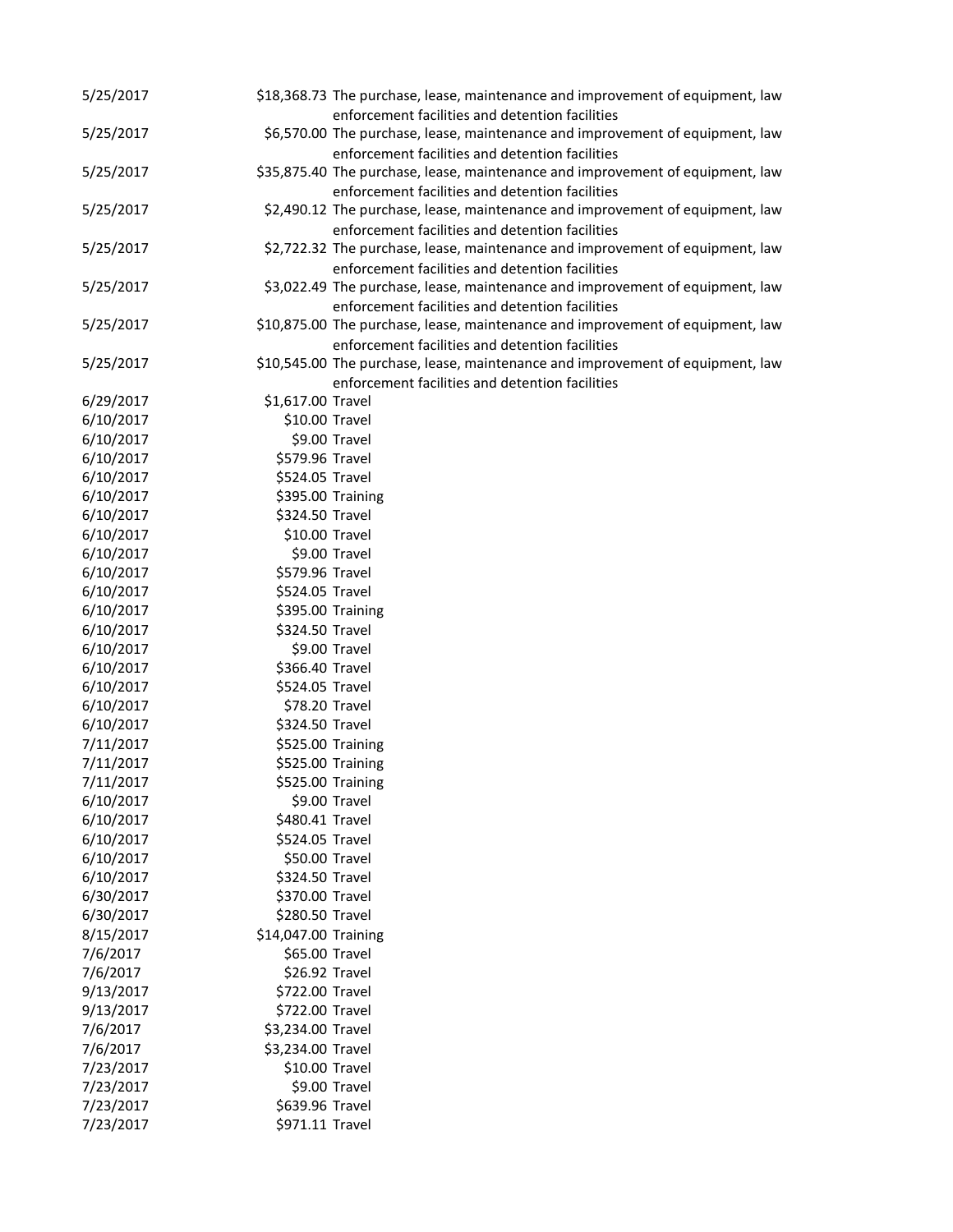| 7/23/2017  | \$480.00 Travel                    |                                                                                |
|------------|------------------------------------|--------------------------------------------------------------------------------|
| 7/31/2017  |                                    | \$9.00 Travel                                                                  |
| 7/31/2017  |                                    | \$9.00 Travel                                                                  |
| 7/31/2017  | \$1,147.35 Travel                  |                                                                                |
| 7/31/2017  | \$50.00 Travel                     |                                                                                |
| 7/31/2017  | \$480.00 Travel                    |                                                                                |
| 9/22/2017  | \$978.50 Travel                    |                                                                                |
| 9/22/2017  | \$978.50 Travel                    |                                                                                |
| 9/8/2017   | \$2,392.67 Travel                  |                                                                                |
| 9/8/2017   |                                    | \$9.00 Travel                                                                  |
| 9/8/2017   | \$352.41 Travel                    |                                                                                |
| 9/8/2017   | \$1,080.18 Travel                  |                                                                                |
| 9/8/2017   | \$50.00 Travel                     |                                                                                |
| 9/8/2017   | \$61.00 Travel                     |                                                                                |
| 9/8/2017   | \$1,150.00 Travel                  |                                                                                |
| 9/11/2017  | \$50.00 Travel                     |                                                                                |
| 9/11/2017  | \$265.50 Travel                    |                                                                                |
| 9/11/2017  | \$35.00 Travel                     |                                                                                |
| 9/17/2017  | \$370.00 Travel                    |                                                                                |
| 9/17/2017  | \$280.50 Travel                    |                                                                                |
| 10/13/2017 | \$15,600.00 Training               |                                                                                |
| 9/19/2017  |                                    | \$32,683.12 The purchase, lease, maintenance and improvement of equipment, law |
|            |                                    | enforcement facilities and detention facilities                                |
| 7/13/2017  | \$690.00 Travel                    |                                                                                |
| 7/6/2017   | \$50.00 Travel                     |                                                                                |
| 7/6/2017   | \$345.00 Travel                    |                                                                                |
| 9/27/2017  | \$892.18 Travel                    |                                                                                |
| 9/27/2017  | \$20.63 Travel                     |                                                                                |
| 9/27/2017  | \$16.75 Travel                     |                                                                                |
| 10/29/2017 | \$76.50 Travel                     |                                                                                |
| 10/29/2017 | \$153.00 Travel                    |                                                                                |
| 10/29/2017 | \$370.00 Travel                    |                                                                                |
| 11/24/2017 |                                    | \$650.00 Training                                                              |
| 10/8/2017  | \$1,750.95 Travel                  |                                                                                |
| 10/8/2017  | \$159.97 Travel                    |                                                                                |
| 10/8/2017  | \$978.50 Travel                    |                                                                                |
| 10/7/2017  | \$1,556.26 Travel                  |                                                                                |
| 10/7/2017  | \$978.50 Travel                    |                                                                                |
| 10/7/2017  | \$200.00 Travel                    |                                                                                |
| 10/7/2017  |                                    |                                                                                |
|            | \$30.80 Travel<br>\$892.18 Travel  |                                                                                |
| 9/27/2017  |                                    |                                                                                |
| 9/27/2017  | \$100.00 Travel<br>\$722.00 Travel |                                                                                |
| 9/27/2017  |                                    |                                                                                |
| 10/7/2017  | \$1,556.26 Travel                  |                                                                                |
| 10/7/2017  | \$978.50 Travel<br>\$38.53 Travel  |                                                                                |
| 10/7/2017  |                                    |                                                                                |
| 9/28/2017  | \$859.60 Travel                    |                                                                                |
| 9/28/2017  | \$179.88 Travel                    |                                                                                |
| 9/28/2017  |                                    | \$5.00 Travel                                                                  |
| 9/29/2016  |                                    | \$118.81 The purchase, lease, maintenance and improvement of equipment, law    |
|            |                                    | enforcement facilities and detention facilities                                |
| 9/29/2016  |                                    | \$108.64 The purchase, lease, maintenance and improvement of equipment, law    |
|            |                                    | enforcement facilities and detention facilities                                |
| 4/27/2016  |                                    | \$1,467.14 The purchase, lease, maintenance and improvement of equipment, law  |
|            |                                    | enforcement facilities and detention facilities                                |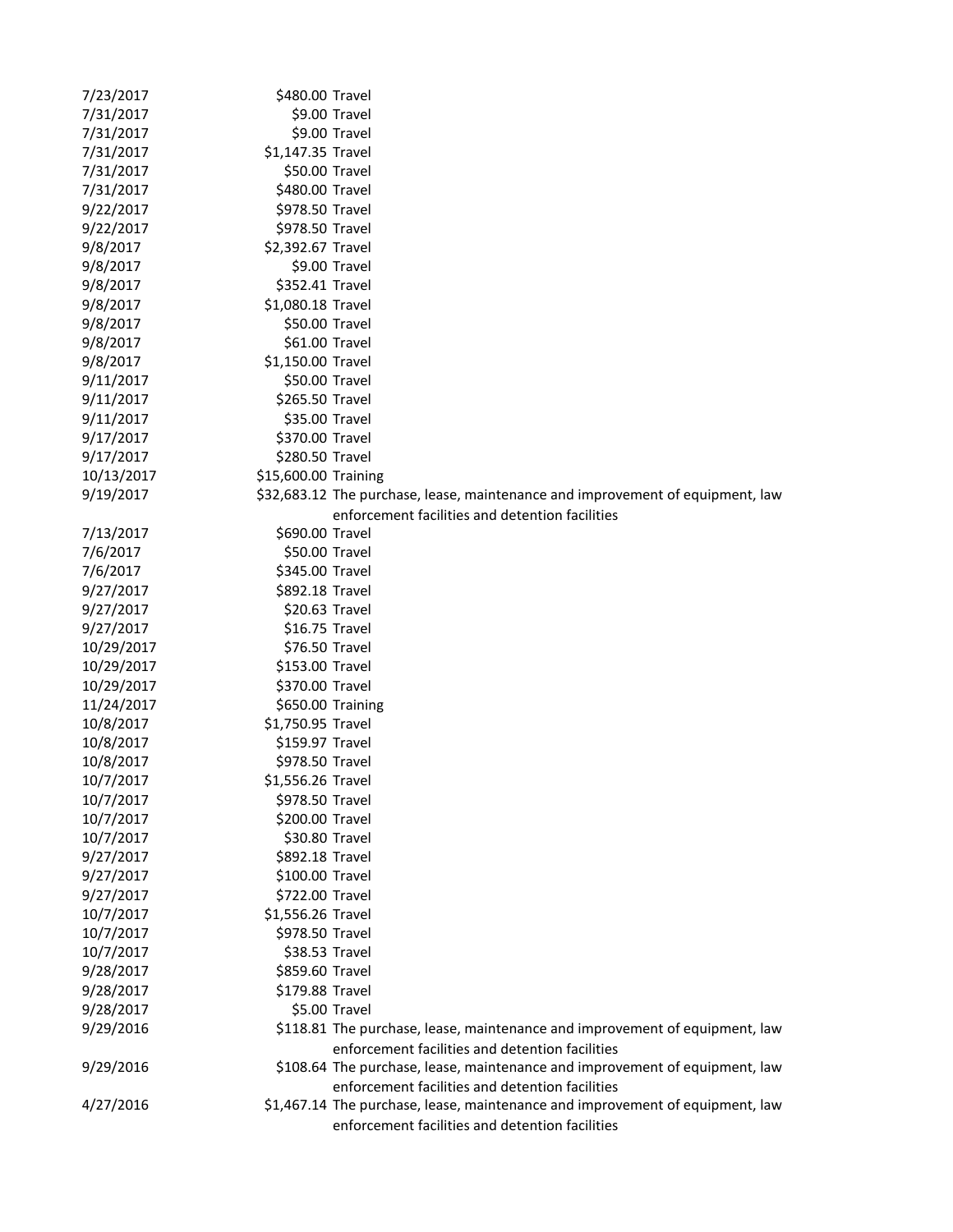| 6/30/2016  |                 | \$59.95 The purchase, lease, maintenance and improvement of equipment, law                                                     |
|------------|-----------------|--------------------------------------------------------------------------------------------------------------------------------|
|            |                 | enforcement facilities and detention facilities                                                                                |
| 7/28/2016  |                 | \$79.90 The purchase, lease, maintenance and improvement of equipment, law                                                     |
| 7/28/2016  |                 | enforcement facilities and detention facilities<br>\$154.96 The purchase, lease, maintenance and improvement of equipment, law |
|            |                 | enforcement facilities and detention facilities                                                                                |
| 9/30/2016  |                 | \$272.66 The purchase, lease, maintenance and improvement of equipment, law                                                    |
|            |                 | enforcement facilities and detention facilities                                                                                |
| 9/30/2016  |                 | \$22.00 The purchase, lease, maintenance and improvement of equipment, law                                                     |
|            |                 | enforcement facilities and detention facilities                                                                                |
| 9/30/2016  |                 | \$89.85 The purchase, lease, maintenance and improvement of equipment, law                                                     |
|            |                 | enforcement facilities and detention facilities                                                                                |
| 9/30/2016  |                 | \$61.35 The purchase, lease, maintenance and improvement of equipment, law                                                     |
|            |                 | enforcement facilities and detention facilities                                                                                |
| 10/10/2016 |                 | \$222.53 The purchase, lease, maintenance and improvement of equipment, law                                                    |
|            |                 | enforcement facilities and detention facilities                                                                                |
| 10/13/2016 |                 | \$417.85 The purchase, lease, maintenance and improvement of equipment, law                                                    |
|            |                 | enforcement facilities and detention facilities                                                                                |
| 10/19/2016 |                 | \$205.86 The purchase, lease, maintenance and improvement of equipment, law                                                    |
|            |                 | enforcement facilities and detention facilities                                                                                |
| 11/2/2016  |                 | \$65.90 The purchase, lease, maintenance and improvement of equipment, law                                                     |
|            |                 | enforcement facilities and detention facilities                                                                                |
| 11/2/2016  |                 | \$41.40 The purchase, lease, maintenance and improvement of equipment, law                                                     |
|            |                 | enforcement facilities and detention facilities                                                                                |
| 11/2/2016  |                 | \$39.95 The purchase, lease, maintenance and improvement of equipment, law                                                     |
|            |                 | enforcement facilities and detention facilities                                                                                |
| 11/8/2016  |                 | \$217.47 The purchase, lease, maintenance and improvement of equipment, law                                                    |
|            |                 | enforcement facilities and detention facilities                                                                                |
| 11/11/2016 |                 | \$154.95 The purchase, lease, maintenance and improvement of equipment, law                                                    |
|            |                 | enforcement facilities and detention facilities                                                                                |
| 11/11/2016 |                 | \$65.16 The purchase, lease, maintenance and improvement of equipment, law                                                     |
|            |                 | enforcement facilities and detention facilities                                                                                |
| 11/11/2016 |                 | \$337.68 The purchase, lease, maintenance and improvement of equipment, law                                                    |
|            |                 | enforcement facilities and detention facilities                                                                                |
| 11/15/2016 |                 | \$400.32 The purchase, lease, maintenance and improvement of equipment, law                                                    |
|            |                 | enforcement facilities and detention facilities                                                                                |
| 11/16/2016 |                 | \$260.95 The purchase, lease, maintenance and improvement of equipment, law                                                    |
|            |                 | enforcement facilities and detention facilities                                                                                |
| 11/17/2016 |                 | \$69.90 The purchase, lease, maintenance and improvement of equipment, law                                                     |
|            |                 | enforcement facilities and detention facilities                                                                                |
| 11/18/2016 |                 | \$441.10 The purchase, lease, maintenance and improvement of equipment, law                                                    |
| 11/18/2016 |                 | enforcement facilities and detention facilities                                                                                |
|            |                 | \$564.65 The purchase, lease, maintenance and improvement of equipment, law<br>enforcement facilities and detention facilities |
| 11/18/2016 |                 | \$109.43 The purchase, lease, maintenance and improvement of equipment, law                                                    |
|            |                 | enforcement facilities and detention facilities                                                                                |
| 11/18/2016 |                 | \$89.95 The purchase, lease, maintenance and improvement of equipment, law                                                     |
|            |                 | enforcement facilities and detention facilities                                                                                |
| 11/22/2016 |                 | \$875.90 The purchase, lease, maintenance and improvement of equipment, law                                                    |
|            |                 | enforcement facilities and detention facilities                                                                                |
| 11/10/2016 |                 | \$183.35 The purchase, lease, maintenance and improvement of equipment, law                                                    |
|            |                 | enforcement facilities and detention facilities                                                                                |
| 12/27/2016 | \$980.20 Travel |                                                                                                                                |
| 8/20/2015  |                 | \$151.95 The purchase, lease, maintenance and improvement of equipment, law                                                    |
|            |                 | enforcement facilities and detention facilities                                                                                |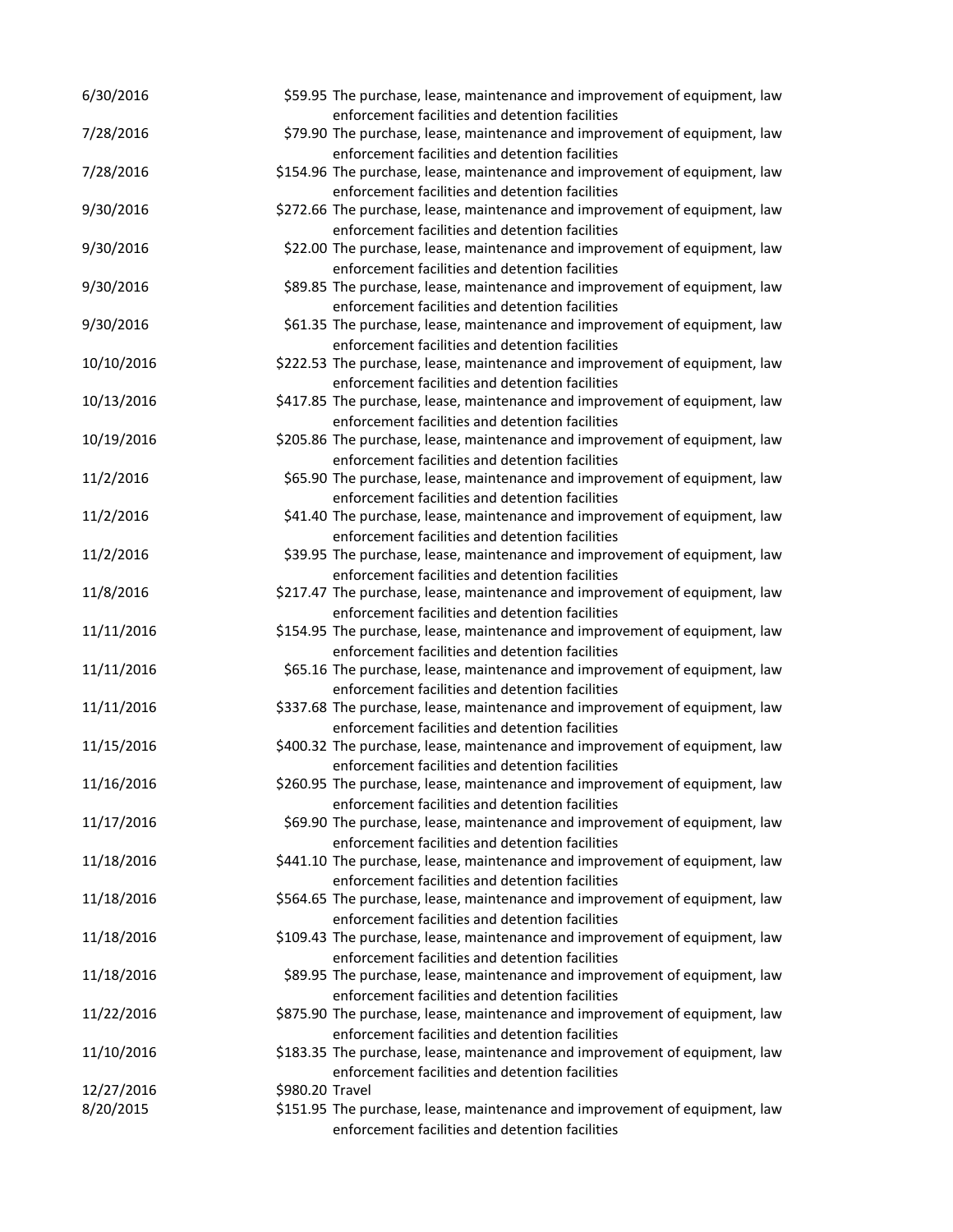| 9/11/2013  | \$580.01 The purchase, lease, maintenance and improvement of equipment, law                                                      |
|------------|----------------------------------------------------------------------------------------------------------------------------------|
|            | enforcement facilities and detention facilities                                                                                  |
| 6/25/2015  | \$39.95 The purchase, lease, maintenance and improvement of equipment, law<br>enforcement facilities and detention facilities    |
| 7/8/2015   | \$152.98 The purchase, lease, maintenance and improvement of equipment, law                                                      |
|            | enforcement facilities and detention facilities                                                                                  |
| 8/19/2016  | \$472.20 The purchase, lease, maintenance and improvement of equipment, law                                                      |
|            | enforcement facilities and detention facilities                                                                                  |
| 12/11/2015 | \$606.75 The purchase, lease, maintenance and improvement of equipment, law                                                      |
|            | enforcement facilities and detention facilities                                                                                  |
| 5/18/2016  | \$189.83 The purchase, lease, maintenance and improvement of equipment, law                                                      |
|            | enforcement facilities and detention facilities                                                                                  |
| 10/13/2016 | \$1,329.18 The purchase, lease, maintenance and improvement of equipment, law                                                    |
| 10/13/2016 | enforcement facilities and detention facilities<br>\$531.07 The purchase, lease, maintenance and improvement of equipment, law   |
|            | enforcement facilities and detention facilities                                                                                  |
| 10/13/2016 | \$445.48 The purchase, lease, maintenance and improvement of equipment, law                                                      |
|            | enforcement facilities and detention facilities                                                                                  |
| 10/13/2016 | \$287.93 The purchase, lease, maintenance and improvement of equipment, law                                                      |
|            | enforcement facilities and detention facilities                                                                                  |
| 10/13/2016 | \$56.90 The purchase, lease, maintenance and improvement of equipment, law                                                       |
|            | enforcement facilities and detention facilities                                                                                  |
| 10/18/2016 | \$118.85 The purchase, lease, maintenance and improvement of equipment, law                                                      |
|            | enforcement facilities and detention facilities                                                                                  |
| 10/18/2016 | \$124.45 The purchase, lease, maintenance and improvement of equipment, law                                                      |
|            | enforcement facilities and detention facilities                                                                                  |
| 10/18/2016 | \$61.35 The purchase, lease, maintenance and improvement of equipment, law                                                       |
| 10/19/2016 | enforcement facilities and detention facilities<br>\$102.35 The purchase, lease, maintenance and improvement of equipment, law   |
|            | enforcement facilities and detention facilities                                                                                  |
| 10/19/2016 | \$39.95 The purchase, lease, maintenance and improvement of equipment, law                                                       |
|            | enforcement facilities and detention facilities                                                                                  |
| 10/25/2016 | \$387.95 The purchase, lease, maintenance and improvement of equipment, law                                                      |
|            | enforcement facilities and detention facilities                                                                                  |
| 10/27/2016 | \$422.59 The purchase, lease, maintenance and improvement of equipment, law                                                      |
|            | enforcement facilities and detention facilities                                                                                  |
| 10/27/2016 | \$62.35 The purchase, lease, maintenance and improvement of equipment, law                                                       |
|            | enforcement facilities and detention facilities                                                                                  |
| 10/28/2016 | \$1,048.88 The purchase, lease, maintenance and improvement of equipment, law<br>enforcement facilities and detention facilities |
| 10/28/2016 | \$341.66 The purchase, lease, maintenance and improvement of equipment, law                                                      |
|            | enforcement facilities and detention facilities                                                                                  |
| 10/13/2016 | \$99.00 The purchase, lease, maintenance and improvement of equipment, law                                                       |
|            | enforcement facilities and detention facilities                                                                                  |
| 10/18/2016 | \$201.85 The purchase, lease, maintenance and improvement of equipment, law                                                      |
|            | enforcement facilities and detention facilities                                                                                  |
| 10/21/2016 | \$91.58 The purchase, lease, maintenance and improvement of equipment, law                                                       |
|            | enforcement facilities and detention facilities                                                                                  |
| 10/26/2016 | \$62.08 The purchase, lease, maintenance and improvement of equipment, law                                                       |
| 2/16/2017  | enforcement facilities and detention facilities<br>\$55.00 The purchase, lease, maintenance and improvement of equipment, law    |
|            | enforcement facilities and detention facilities                                                                                  |
| 12/5/2016  | \$209.05 The purchase, lease, maintenance and improvement of equipment, law                                                      |
|            | enforcement facilities and detention facilities                                                                                  |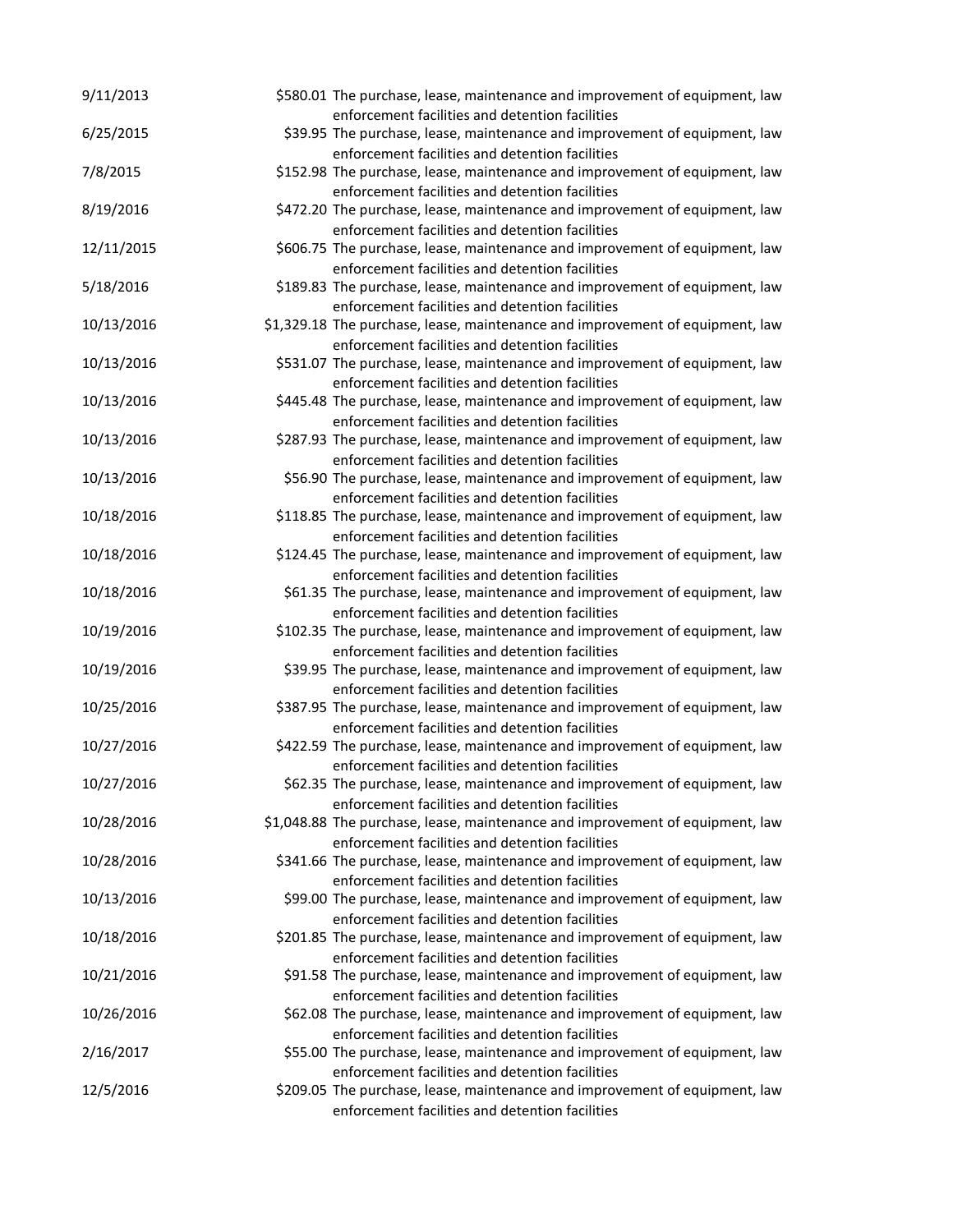| 12/9/2016  | \$233.24 The purchase, lease, maintenance and improvement of equipment, law                                                   |
|------------|-------------------------------------------------------------------------------------------------------------------------------|
|            | enforcement facilities and detention facilities                                                                               |
| 12/15/2016 | \$122.70 The purchase, lease, maintenance and improvement of equipment, law                                                   |
| 12/15/2016 | enforcement facilities and detention facilities<br>\$57.90 The purchase, lease, maintenance and improvement of equipment, law |
|            | enforcement facilities and detention facilities                                                                               |
| 12/21/2016 | \$231.10 The purchase, lease, maintenance and improvement of equipment, law                                                   |
|            | enforcement facilities and detention facilities                                                                               |
| 12/26/2016 | \$914.45 The purchase, lease, maintenance and improvement of equipment, law                                                   |
|            | enforcement facilities and detention facilities                                                                               |
| 1/17/2017  | \$129.60 The purchase, lease, maintenance and improvement of equipment, law                                                   |
|            | enforcement facilities and detention facilities                                                                               |
| 1/19/2017  | \$141.95 The purchase, lease, maintenance and improvement of equipment, law                                                   |
|            | enforcement facilities and detention facilities                                                                               |
| 1/19/2017  | \$141.95 The purchase, lease, maintenance and improvement of equipment, law                                                   |
|            | enforcement facilities and detention facilities                                                                               |
| 1/20/2017  | \$171.78 The purchase, lease, maintenance and improvement of equipment, law                                                   |
|            | enforcement facilities and detention facilities                                                                               |
| 1/20/2017  | \$63.95 The purchase, lease, maintenance and improvement of equipment, law                                                    |
|            | enforcement facilities and detention facilities                                                                               |
| 12/5/2016  | \$344.50 The purchase, lease, maintenance and improvement of equipment, law                                                   |
|            | enforcement facilities and detention facilities                                                                               |
| 12/5/2016  | \$86.07 The purchase, lease, maintenance and improvement of equipment, law                                                    |
|            | enforcement facilities and detention facilities                                                                               |
| 12/9/2016  | \$307.28 The purchase, lease, maintenance and improvement of equipment, law                                                   |
|            | enforcement facilities and detention facilities                                                                               |
| 12/13/2016 | \$512.11 The purchase, lease, maintenance and improvement of equipment, law                                                   |
|            | enforcement facilities and detention facilities                                                                               |
| 12/13/2016 | \$404.13 The purchase, lease, maintenance and improvement of equipment, law                                                   |
|            | enforcement facilities and detention facilities                                                                               |
| 12/15/2016 | \$82.40 The purchase, lease, maintenance and improvement of equipment, law                                                    |
|            | enforcement facilities and detention facilities                                                                               |
| 12/15/2016 | \$65.00 The purchase, lease, maintenance and improvement of equipment, law                                                    |
|            | enforcement facilities and detention facilities                                                                               |
| 12/16/2016 | \$353.85 The purchase, lease, maintenance and improvement of equipment, law                                                   |
|            | enforcement facilities and detention facilities                                                                               |
| 12/16/2016 | \$179.90 The purchase, lease, maintenance and improvement of equipment, law                                                   |
|            | enforcement facilities and detention facilities                                                                               |
| 12/29/2016 | \$203.30 The purchase, lease, maintenance and improvement of equipment, law                                                   |
|            | enforcement facilities and detention facilities                                                                               |
| 12/29/2016 | \$70.35 The purchase, lease, maintenance and improvement of equipment, law                                                    |
|            | enforcement facilities and detention facilities                                                                               |
| 1/3/2017   | \$1,109.53 The purchase, lease, maintenance and improvement of equipment, law                                                 |
|            | enforcement facilities and detention facilities                                                                               |
| 1/3/2017   | \$507.82 The purchase, lease, maintenance and improvement of equipment, law                                                   |
|            | enforcement facilities and detention facilities                                                                               |
| 1/3/2017   | \$128.81 The purchase, lease, maintenance and improvement of equipment, law                                                   |
|            | enforcement facilities and detention facilities                                                                               |
| 1/4/2017   | \$316.96 The purchase, lease, maintenance and improvement of equipment, law                                                   |
|            | enforcement facilities and detention facilities                                                                               |
| 1/5/2017   | \$278.51 The purchase, lease, maintenance and improvement of equipment, law                                                   |
|            | enforcement facilities and detention facilities                                                                               |
| 1/9/2017   | \$534.29 The purchase, lease, maintenance and improvement of equipment, law                                                   |
|            | enforcement facilities and detention facilities                                                                               |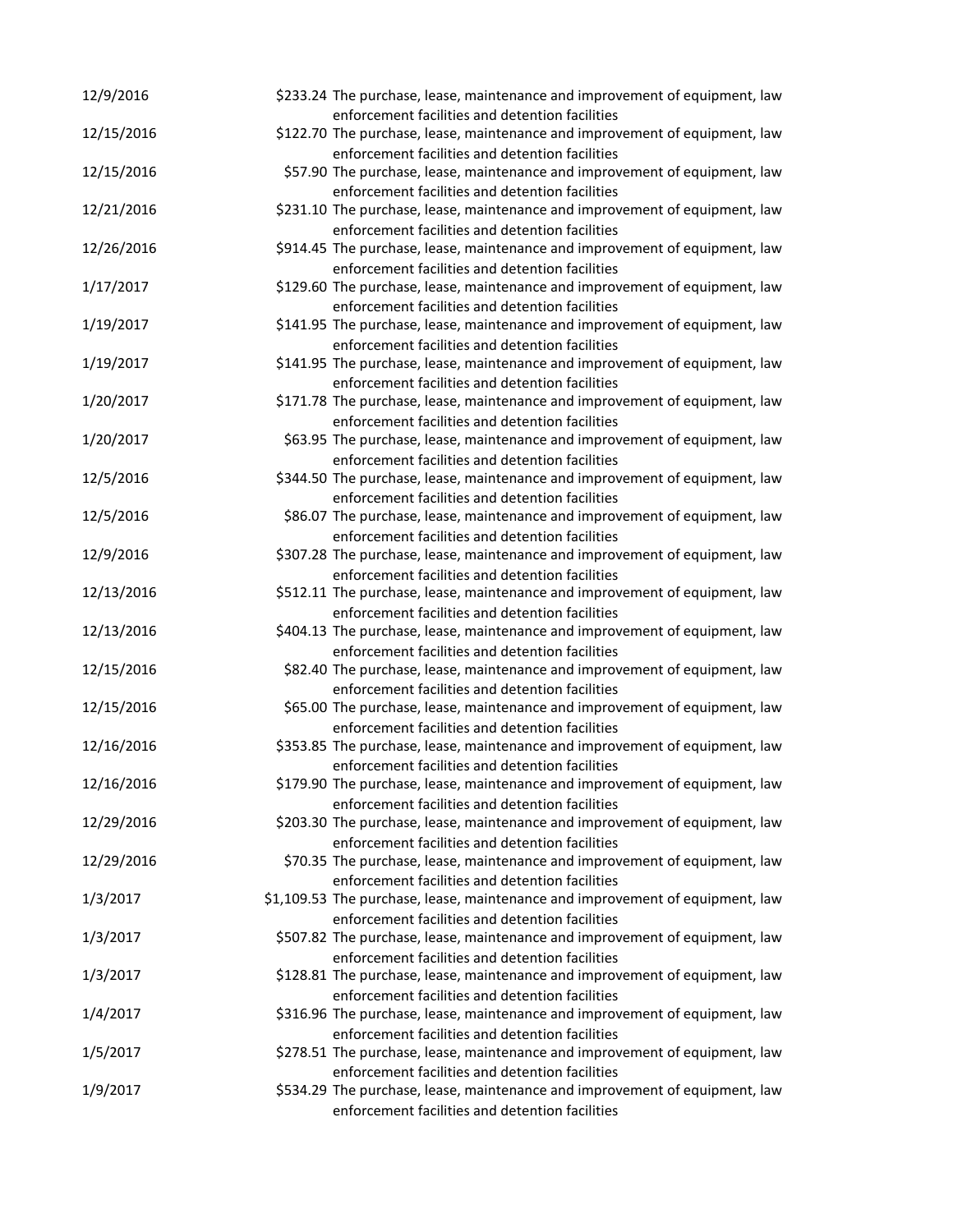| 1/11/2017             |                                      | \$301.76 The purchase, lease, maintenance and improvement of equipment, law                                                    |
|-----------------------|--------------------------------------|--------------------------------------------------------------------------------------------------------------------------------|
| 1/17/2017             |                                      | enforcement facilities and detention facilities<br>\$28.50 The purchase, lease, maintenance and improvement of equipment, law  |
|                       |                                      | enforcement facilities and detention facilities                                                                                |
| 1/18/2017             |                                      | \$227.50 The purchase, lease, maintenance and improvement of equipment, law                                                    |
| 1/18/2017             |                                      | enforcement facilities and detention facilities<br>\$154.95 The purchase, lease, maintenance and improvement of equipment, law |
|                       |                                      | enforcement facilities and detention facilities                                                                                |
| 1/19/2017             |                                      | \$1,001.69 The purchase, lease, maintenance and improvement of equipment, law                                                  |
|                       |                                      | enforcement facilities and detention facilities                                                                                |
| 1/26/2017             |                                      | \$214.45 The purchase, lease, maintenance and improvement of equipment, law                                                    |
|                       |                                      | enforcement facilities and detention facilities                                                                                |
| 1/26/2017             |                                      | \$518.33 The purchase, lease, maintenance and improvement of equipment, law                                                    |
|                       |                                      | enforcement facilities and detention facilities                                                                                |
| 1/26/2017             |                                      | \$131.70 The purchase, lease, maintenance and improvement of equipment, law                                                    |
|                       |                                      | enforcement facilities and detention facilities                                                                                |
| 1/26/2017             |                                      | \$406.80 The purchase, lease, maintenance and improvement of equipment, law                                                    |
|                       |                                      | enforcement facilities and detention facilities                                                                                |
| 1/26/2017             |                                      | \$42.45 The purchase, lease, maintenance and improvement of equipment, law                                                     |
|                       |                                      | enforcement facilities and detention facilities<br>\$458.01 The purchase, lease, maintenance and improvement of equipment, law |
| 1/26/2017             |                                      | enforcement facilities and detention facilities                                                                                |
| 1/30/2017             |                                      | \$219.85 The purchase, lease, maintenance and improvement of equipment, law                                                    |
|                       |                                      | enforcement facilities and detention facilities                                                                                |
| 1/31/2017             |                                      | \$277.50 The purchase, lease, maintenance and improvement of equipment, law                                                    |
|                       |                                      | enforcement facilities and detention facilities                                                                                |
| 1/31/2017             |                                      | \$560.27 The purchase, lease, maintenance and improvement of equipment, law                                                    |
|                       |                                      | enforcement facilities and detention facilities                                                                                |
| 1/10/2017             |                                      | \$423.03 The purchase, lease, maintenance and improvement of equipment, law                                                    |
|                       |                                      | enforcement facilities and detention facilities                                                                                |
| 1/10/2017             |                                      | \$279.87 The purchase, lease, maintenance and improvement of equipment, law                                                    |
|                       |                                      | enforcement facilities and detention facilities                                                                                |
| 1/10/2017             |                                      | \$63.40 The purchase, lease, maintenance and improvement of equipment, law                                                     |
| 1/12/2017             |                                      | enforcement facilities and detention facilities<br>\$546.90 The purchase, lease, maintenance and improvement of equipment, law |
|                       |                                      | enforcement facilities and detention facilities                                                                                |
| 1/12/2017             |                                      | \$27.96 The purchase, lease, maintenance and improvement of equipment, law                                                     |
|                       |                                      | enforcement facilities and detention facilities                                                                                |
| 1/13/2017             |                                      | \$170.61 The purchase, lease, maintenance and improvement of equipment, law                                                    |
|                       |                                      | enforcement facilities and detention facilities                                                                                |
| 1/13/2017             |                                      | \$64.95 The purchase, lease, maintenance and improvement of equipment, law                                                     |
|                       |                                      | enforcement facilities and detention facilities                                                                                |
| 1/13/2017             |                                      | \$97.10 The purchase, lease, maintenance and improvement of equipment, law                                                     |
|                       |                                      | enforcement facilities and detention facilities                                                                                |
| 2/12/2017             | \$370.00 Travel                      |                                                                                                                                |
| 2/12/2017             | \$280.50 Travel                      |                                                                                                                                |
| 3/26/2017<br>5/2/2017 | \$280.50 Travel<br>\$1,900.50 Travel |                                                                                                                                |
| 5/2/2017              | \$1,900.50 Travel                    |                                                                                                                                |
| 5/2/2017              | \$1,900.50 Travel                    |                                                                                                                                |
| 2/1/2017              |                                      | \$53.90 The purchase, lease, maintenance and improvement of equipment, law                                                     |
|                       |                                      | enforcement facilities and detention facilities                                                                                |
| 2/1/2017              |                                      | \$25.00 The purchase, lease, maintenance and improvement of equipment, law                                                     |
|                       |                                      | enforcement facilities and detention facilities                                                                                |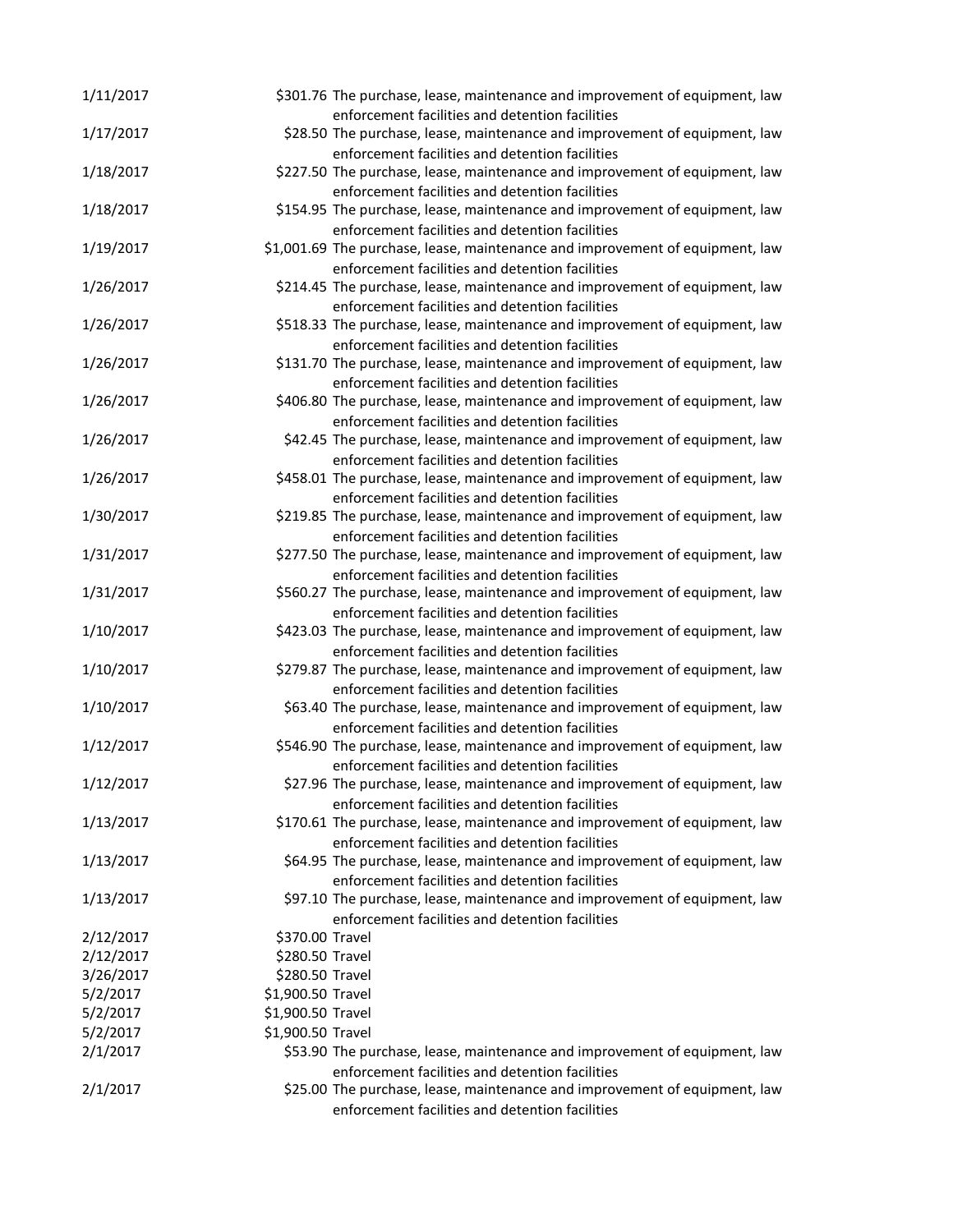| 2/3/2017  | \$309.79 The purchase, lease, maintenance and improvement of equipment, law<br>enforcement facilities and detention facilities   |
|-----------|----------------------------------------------------------------------------------------------------------------------------------|
| 2/3/2017  | \$576.84 The purchase, lease, maintenance and improvement of equipment, law<br>enforcement facilities and detention facilities   |
| 2/3/2017  | \$25.00 The purchase, lease, maintenance and improvement of equipment, law                                                       |
| 2/3/2017  | enforcement facilities and detention facilities<br>\$25.00 The purchase, lease, maintenance and improvement of equipment, law    |
| 2/3/2017  | enforcement facilities and detention facilities<br>\$25.00 The purchase, lease, maintenance and improvement of equipment, law    |
| 2/3/2017  | enforcement facilities and detention facilities<br>\$58.42 The purchase, lease, maintenance and improvement of equipment, law    |
| 2/3/2017  | enforcement facilities and detention facilities<br>\$57.90 The purchase, lease, maintenance and improvement of equipment, law    |
| 2/7/2017  | enforcement facilities and detention facilities<br>\$25.00 The purchase, lease, maintenance and improvement of equipment, law    |
| 2/8/2017  | enforcement facilities and detention facilities<br>\$37.20 The purchase, lease, maintenance and improvement of equipment, law    |
| 2/9/2017  | enforcement facilities and detention facilities<br>\$2,045.03 The purchase, lease, maintenance and improvement of equipment, law |
| 2/9/2017  | enforcement facilities and detention facilities<br>\$664.30 The purchase, lease, maintenance and improvement of equipment, law   |
| 2/9/2017  | enforcement facilities and detention facilities<br>\$329.99 The purchase, lease, maintenance and improvement of equipment, law   |
| 2/9/2017  | enforcement facilities and detention facilities<br>\$148.17 The purchase, lease, maintenance and improvement of equipment, law   |
| 2/9/2017  | enforcement facilities and detention facilities<br>\$123.26 The purchase, lease, maintenance and improvement of equipment, law   |
| 2/9/2017  | enforcement facilities and detention facilities<br>\$25.00 The purchase, lease, maintenance and improvement of equipment, law    |
| 2/9/2017  | enforcement facilities and detention facilities<br>\$488.24 The purchase, lease, maintenance and improvement of equipment, law   |
| 2/10/2017 | enforcement facilities and detention facilities<br>\$88.90 The purchase, lease, maintenance and improvement of equipment, law    |
| 2/13/2017 | enforcement facilities and detention facilities<br>\$174.95 The purchase, lease, maintenance and improvement of equipment, law   |
| 2/13/2017 | enforcement facilities and detention facilities<br>\$340.21 The purchase, lease, maintenance and improvement of equipment, law   |
| 2/13/2017 | enforcement facilities and detention facilities<br>\$555.37 The purchase, lease, maintenance and improvement of equipment, law   |
| 2/15/2017 | enforcement facilities and detention facilities<br>\$129.95 The purchase, lease, maintenance and improvement of equipment, law   |
| 2/15/2017 | enforcement facilities and detention facilities<br>\$25.00 The purchase, lease, maintenance and improvement of equipment, law    |
|           | enforcement facilities and detention facilities                                                                                  |
| 2/15/2017 | \$25.00 The purchase, lease, maintenance and improvement of equipment, law<br>enforcement facilities and detention facilities    |
| 2/16/2017 | \$490.72 The purchase, lease, maintenance and improvement of equipment, law<br>enforcement facilities and detention facilities   |
| 2/16/2017 | \$332.01 The purchase, lease, maintenance and improvement of equipment, law<br>enforcement facilities and detention facilities   |
| 2/24/2017 | \$1,592.25 The purchase, lease, maintenance and improvement of equipment, law<br>enforcement facilities and detention facilities |
| 2/24/2017 | \$328.45 The purchase, lease, maintenance and improvement of equipment, law<br>enforcement facilities and detention facilities   |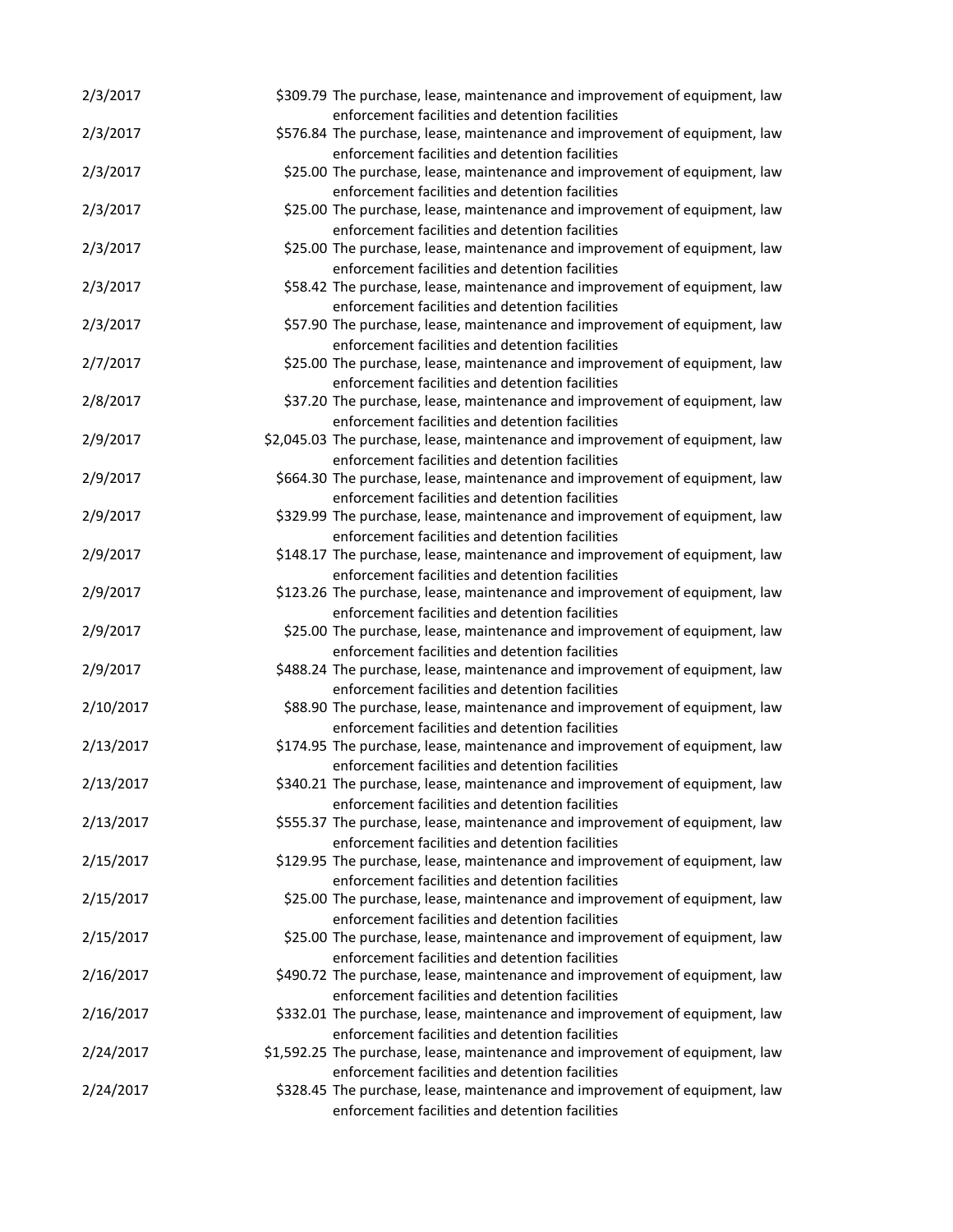| 5/19/2017  |                 | \$13,956.00 The purchase, lease, maintenance and improvement of equipment, law<br>enforcement facilities and detention facilities |
|------------|-----------------|-----------------------------------------------------------------------------------------------------------------------------------|
| 4/23/2017  | \$280.50 Travel |                                                                                                                                   |
| 4/23/2017  | \$280.50 Travel |                                                                                                                                   |
| 4/23/2017  | \$370.00 Travel |                                                                                                                                   |
| 10/28/2016 |                 | \$1,500.00 The purchase, lease, maintenance and improvement of equipment, law                                                     |
|            |                 | enforcement facilities and detention facilities                                                                                   |
| 1/13/2017  |                 | \$1,125.00 The purchase, lease, maintenance and improvement of equipment, law<br>enforcement facilities and detention facilities  |
| 2/10/2017  |                 | \$15.00 The purchase, lease, maintenance and improvement of equipment, law                                                        |
|            |                 | enforcement facilities and detention facilities                                                                                   |
| 2/23/2017  |                 | \$1,150.00 The purchase, lease, maintenance and improvement of equipment, law                                                     |
|            |                 | enforcement facilities and detention facilities                                                                                   |
| 7/26/2017  |                 | \$373.00 The purchase, lease, maintenance and improvement of equipment, law                                                       |
|            |                 | enforcement facilities and detention facilities                                                                                   |
| 7/31/2017  |                 | \$267.68 The purchase, lease, maintenance and improvement of equipment, law                                                       |
|            |                 | enforcement facilities and detention facilities                                                                                   |
| 7/26/2017  |                 | \$541.02 The purchase, lease, maintenance and improvement of equipment, law                                                       |
|            |                 | enforcement facilities and detention facilities                                                                                   |
| 7/28/2017  |                 | \$70.62 The purchase, lease, maintenance and improvement of equipment, law                                                        |
|            |                 | enforcement facilities and detention facilities                                                                                   |
| 8/2/2017   |                 | \$740.47 The purchase, lease, maintenance and improvement of equipment, law                                                       |
|            |                 | enforcement facilities and detention facilities                                                                                   |
| 8/2/2017   |                 | \$363.70 The purchase, lease, maintenance and improvement of equipment, law                                                       |
|            |                 | enforcement facilities and detention facilities                                                                                   |
| 8/3/2017   |                 | \$407.20 The purchase, lease, maintenance and improvement of equipment, law                                                       |
|            |                 | enforcement facilities and detention facilities                                                                                   |
| 8/7/2017   |                 | \$499.00 The purchase, lease, maintenance and improvement of equipment, law                                                       |
|            |                 | enforcement facilities and detention facilities                                                                                   |
| 8/7/2017   |                 | \$438.00 The purchase, lease, maintenance and improvement of equipment, law                                                       |
|            |                 | enforcement facilities and detention facilities                                                                                   |
| 8/7/2017   |                 | \$60.90 The purchase, lease, maintenance and improvement of equipment, law                                                        |
|            |                 | enforcement facilities and detention facilities                                                                                   |
| 8/8/2017   |                 | \$169.00 The purchase, lease, maintenance and improvement of equipment, law                                                       |
|            |                 | enforcement facilities and detention facilities                                                                                   |
| 8/8/2017   |                 | \$1,046.41 The purchase, lease, maintenance and improvement of equipment, law                                                     |
|            |                 | enforcement facilities and detention facilities                                                                                   |
| 8/8/2017   |                 | \$430.86 The purchase, lease, maintenance and improvement of equipment, law                                                       |
|            |                 | enforcement facilities and detention facilities                                                                                   |
| 8/8/2017   |                 | \$85.86 The purchase, lease, maintenance and improvement of equipment, law                                                        |
|            |                 | enforcement facilities and detention facilities                                                                                   |
| 1/9/2017   |                 | \$25.00 The purchase, lease, maintenance and improvement of equipment, law                                                        |
|            |                 | enforcement facilities and detention facilities                                                                                   |
| 1/17/2017  |                 | \$25.00 The purchase, lease, maintenance and improvement of equipment, law                                                        |
|            |                 | enforcement facilities and detention facilities                                                                                   |
| 1/19/2017  |                 | \$25.00 The purchase, lease, maintenance and improvement of equipment, law                                                        |
|            |                 | enforcement facilities and detention facilities                                                                                   |
| 1/20/2017  |                 | \$25.00 The purchase, lease, maintenance and improvement of equipment, law                                                        |
|            |                 | enforcement facilities and detention facilities                                                                                   |
| 1/26/2017  |                 | \$25.00 The purchase, lease, maintenance and improvement of equipment, law                                                        |
|            |                 | enforcement facilities and detention facilities                                                                                   |
| 8/12/2016  |                 | \$191.95 The purchase, lease, maintenance and improvement of equipment, law                                                       |
|            |                 | enforcement facilities and detention facilities                                                                                   |
| 10/14/2016 |                 | \$276.30 The purchase, lease, maintenance and improvement of equipment, law                                                       |
|            |                 | enforcement facilities and detention facilities                                                                                   |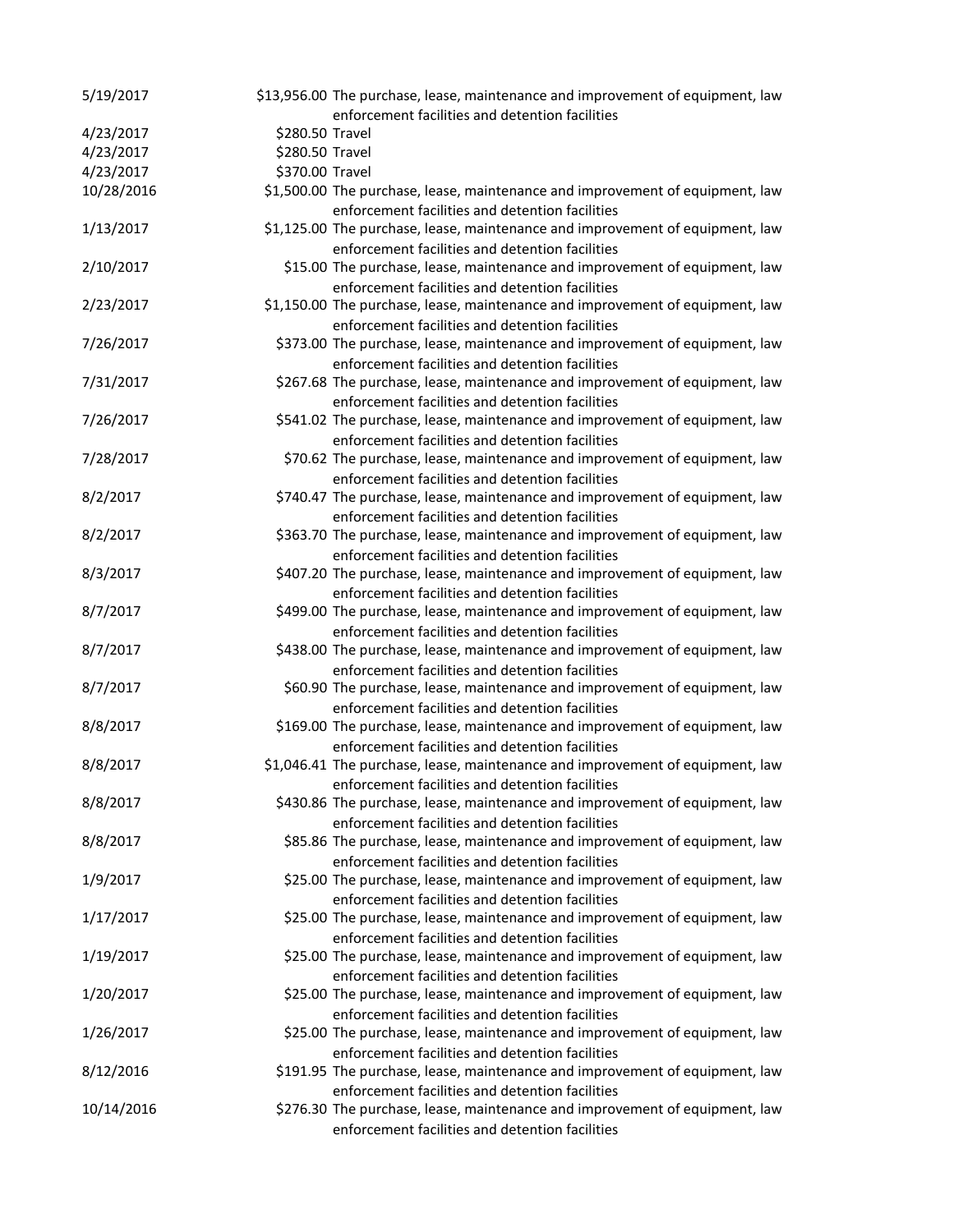| 11/3/2016  | \$630.70 The purchase, lease, maintenance and improvement of equipment, law                                                   |
|------------|-------------------------------------------------------------------------------------------------------------------------------|
|            | enforcement facilities and detention facilities                                                                               |
| 11/4/2016  | \$59.35 The purchase, lease, maintenance and improvement of equipment, law<br>enforcement facilities and detention facilities |
| 11/7/2016  | \$493.28 The purchase, lease, maintenance and improvement of equipment, law                                                   |
|            | enforcement facilities and detention facilities                                                                               |
| 11/29/2016 | \$320.86 The purchase, lease, maintenance and improvement of equipment, law                                                   |
|            | enforcement facilities and detention facilities                                                                               |
| 12/6/2016  | \$805.30 The purchase, lease, maintenance and improvement of equipment, law                                                   |
|            | enforcement facilities and detention facilities                                                                               |
| 12/21/2016 | \$145.22 The purchase, lease, maintenance and improvement of equipment, law                                                   |
|            | enforcement facilities and detention facilities                                                                               |
| 1/9/2017   | \$25.00 The purchase, lease, maintenance and improvement of equipment, law                                                    |
|            | enforcement facilities and detention facilities                                                                               |
| 1/9/2017   | \$25.00 The purchase, lease, maintenance and improvement of equipment, law                                                    |
|            | enforcement facilities and detention facilities                                                                               |
| 1/9/2017   | \$25.00 The purchase, lease, maintenance and improvement of equipment, law                                                    |
|            | enforcement facilities and detention facilities                                                                               |
| 1/9/2017   | \$25.00 The purchase, lease, maintenance and improvement of equipment, law                                                    |
|            | enforcement facilities and detention facilities                                                                               |
| 1/9/2017   | \$25.00 The purchase, lease, maintenance and improvement of equipment, law<br>enforcement facilities and detention facilities |
| 1/10/2017  | \$25.00 The purchase, lease, maintenance and improvement of equipment, law                                                    |
|            | enforcement facilities and detention facilities                                                                               |
| 1/11/2017  | \$25.00 The purchase, lease, maintenance and improvement of equipment, law                                                    |
|            | enforcement facilities and detention facilities                                                                               |
| 1/11/2017  | \$25.00 The purchase, lease, maintenance and improvement of equipment, law                                                    |
|            | enforcement facilities and detention facilities                                                                               |
| 1/11/2017  | \$25.00 The purchase, lease, maintenance and improvement of equipment, law                                                    |
|            | enforcement facilities and detention facilities                                                                               |
| 1/11/2017  | \$25.00 The purchase, lease, maintenance and improvement of equipment, law                                                    |
|            | enforcement facilities and detention facilities                                                                               |
| 1/12/2017  | \$25.00 The purchase, lease, maintenance and improvement of equipment, law                                                    |
|            | enforcement facilities and detention facilities                                                                               |
| 1/13/2017  | \$25.00 The purchase, lease, maintenance and improvement of equipment, law                                                    |
|            | enforcement facilities and detention facilities                                                                               |
| 1/13/2017  | \$84.90 The purchase, lease, maintenance and improvement of equipment, law                                                    |
|            | enforcement facilities and detention facilities                                                                               |
| 1/13/2017  | \$25.00 The purchase, lease, maintenance and improvement of equipment, law                                                    |
|            | enforcement facilities and detention facilities                                                                               |
| 1/19/2017  | \$25.00 The purchase, lease, maintenance and improvement of equipment, law                                                    |
|            | enforcement facilities and detention facilities                                                                               |
| 1/20/2017  | \$25.00 The purchase, lease, maintenance and improvement of equipment, law                                                    |
| 1/20/2017  | enforcement facilities and detention facilities<br>\$25.00 The purchase, lease, maintenance and improvement of equipment, law |
|            | enforcement facilities and detention facilities                                                                               |
| 1/23/2017  | \$25.00 The purchase, lease, maintenance and improvement of equipment, law                                                    |
|            | enforcement facilities and detention facilities                                                                               |
| 1/23/2017  | \$25.00 The purchase, lease, maintenance and improvement of equipment, law                                                    |
|            | enforcement facilities and detention facilities                                                                               |
| 1/23/2017  | \$25.00 The purchase, lease, maintenance and improvement of equipment, law                                                    |
|            | enforcement facilities and detention facilities                                                                               |
| 1/26/2017  | \$1,225.99 The purchase, lease, maintenance and improvement of equipment, law                                                 |
|            | enforcement facilities and detention facilities                                                                               |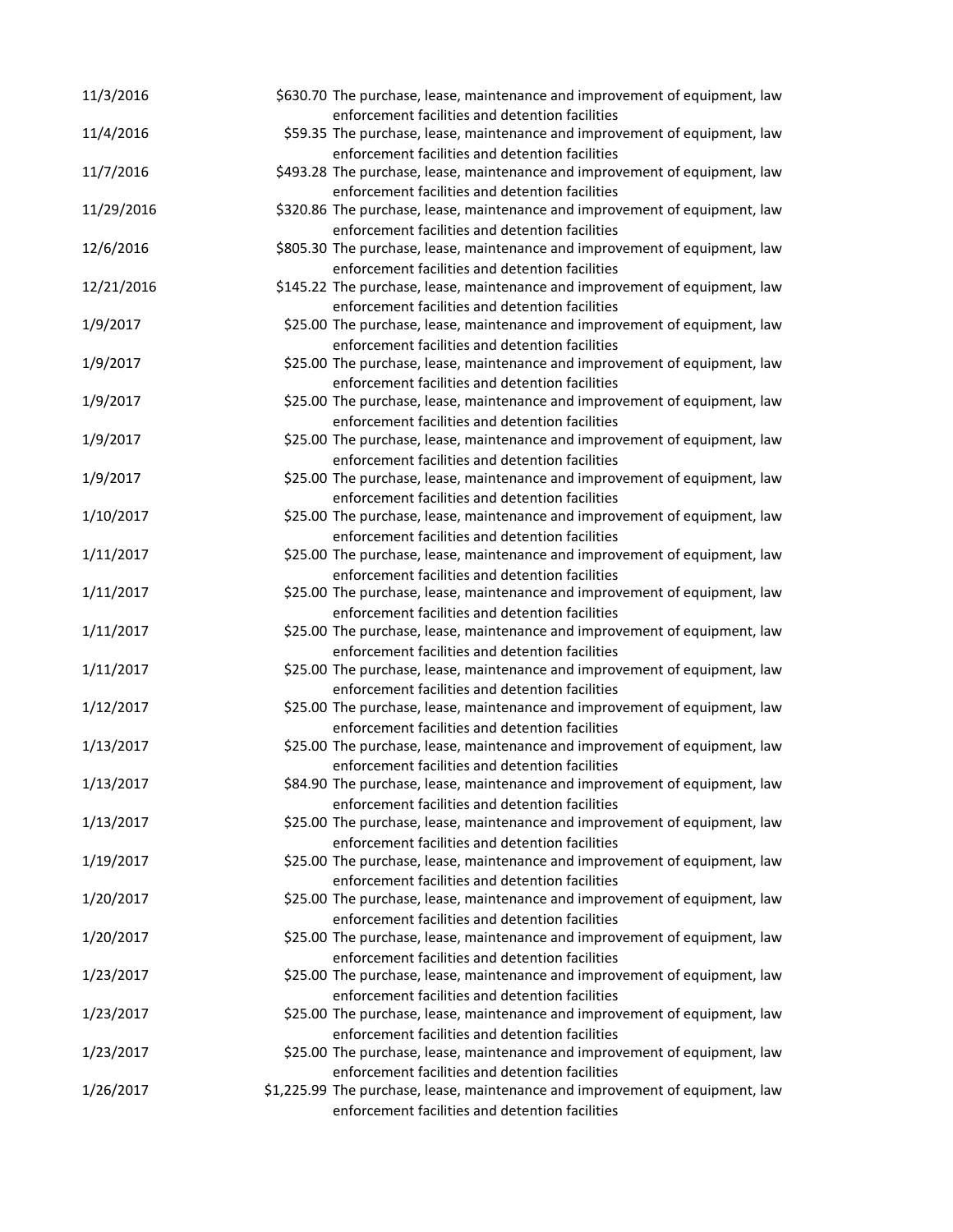| 1/16/2017 |                 | \$12.86 The purchase, lease, maintenance and improvement of equipment, law                                                                                                       |
|-----------|-----------------|----------------------------------------------------------------------------------------------------------------------------------------------------------------------------------|
| 1/16/2017 |                 | enforcement facilities and detention facilities<br>\$12.14 The purchase, lease, maintenance and improvement of equipment, law                                                    |
| 1/17/2017 |                 | enforcement facilities and detention facilities<br>\$25.00 The purchase, lease, maintenance and improvement of equipment, law<br>enforcement facilities and detention facilities |
| 1/17/2017 |                 | \$25.00 The purchase, lease, maintenance and improvement of equipment, law<br>enforcement facilities and detention facilities                                                    |
| 1/17/2017 |                 | \$25.00 The purchase, lease, maintenance and improvement of equipment, law<br>enforcement facilities and detention facilities                                                    |
| 1/23/2017 |                 | \$25.00 The purchase, lease, maintenance and improvement of equipment, law<br>enforcement facilities and detention facilities                                                    |
| 1/24/2017 |                 | \$25.00 The purchase, lease, maintenance and improvement of equipment, law<br>enforcement facilities and detention facilities                                                    |
| 1/24/2017 |                 | \$25.00 The purchase, lease, maintenance and improvement of equipment, law<br>enforcement facilities and detention facilities                                                    |
| 1/11/2017 |                 | \$25.00 The purchase, lease, maintenance and improvement of equipment, law<br>enforcement facilities and detention facilities                                                    |
| 1/11/2017 |                 | \$25.00 The purchase, lease, maintenance and improvement of equipment, law<br>enforcement facilities and detention facilities                                                    |
| 1/11/2017 |                 | \$25.00 The purchase, lease, maintenance and improvement of equipment, law                                                                                                       |
| 1/18/2017 |                 | enforcement facilities and detention facilities<br>\$25.00 The purchase, lease, maintenance and improvement of equipment, law<br>enforcement facilities and detention facilities |
| 1/18/2017 |                 | \$25.00 The purchase, lease, maintenance and improvement of equipment, law                                                                                                       |
| 1/19/2017 |                 | enforcement facilities and detention facilities<br>\$25.00 The purchase, lease, maintenance and improvement of equipment, law                                                    |
| 1/23/2017 |                 | enforcement facilities and detention facilities<br>\$25.00 The purchase, lease, maintenance and improvement of equipment, law<br>enforcement facilities and detention facilities |
| 1/24/2017 |                 | \$25.00 The purchase, lease, maintenance and improvement of equipment, law<br>enforcement facilities and detention facilities                                                    |
| 8/27/2017 |                 | \$50.00 Training                                                                                                                                                                 |
| 8/27/2017 | \$26.00 Travel  |                                                                                                                                                                                  |
| 8/27/2017 | \$288.00 Travel |                                                                                                                                                                                  |
| 9/28/2017 |                 | \$1,900.00 The purchase, lease, maintenance and improvement of equipment, law                                                                                                    |
|           |                 | enforcement facilities and detention facilities                                                                                                                                  |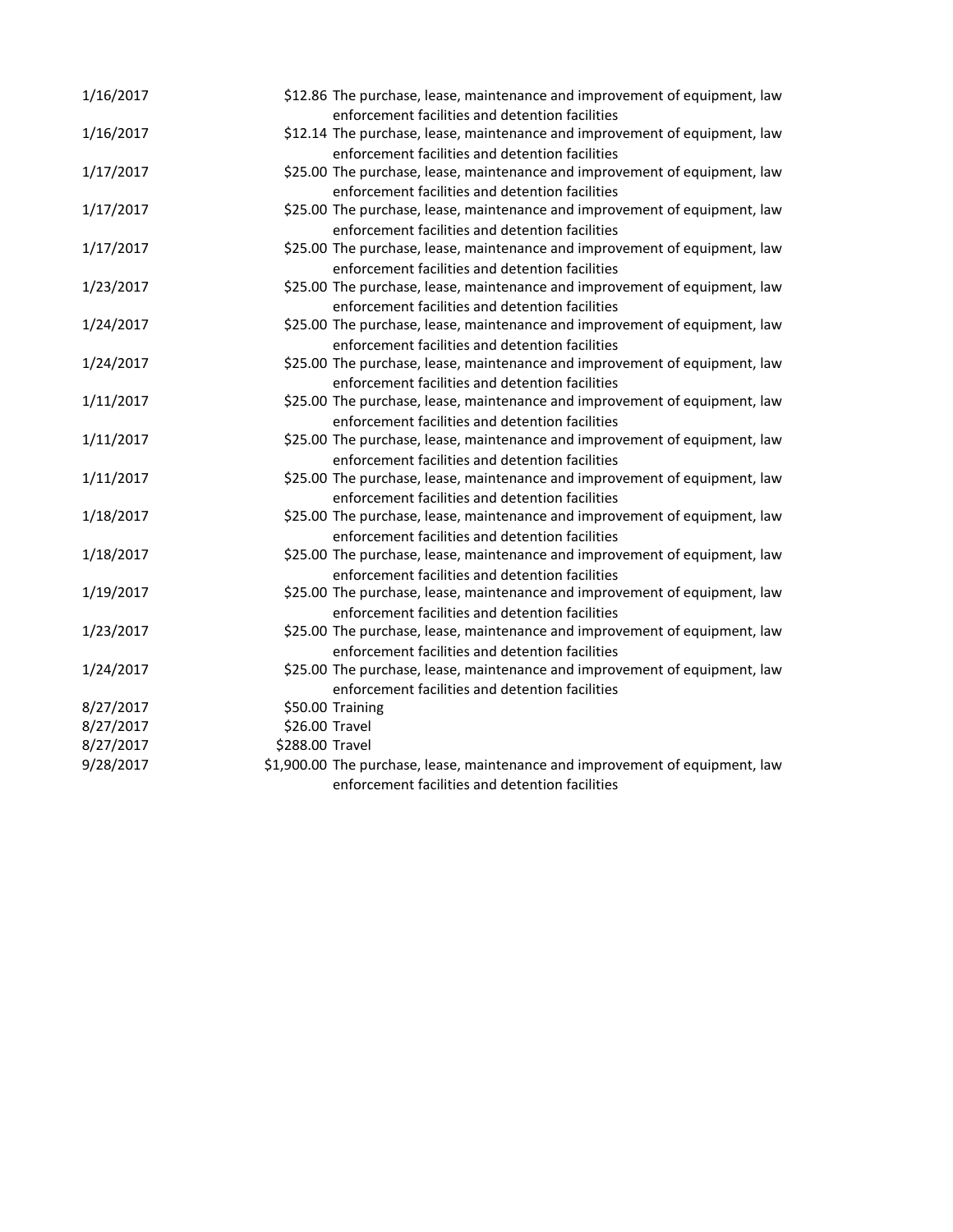### Federal Forfeited Property

| Date     | Item                             | Statute     | Value           | Disposition/Distribution | Date      | Gross  | <b>Net</b> | Property           | Date of            |
|----------|----------------------------------|-------------|-----------------|--------------------------|-----------|--------|------------|--------------------|--------------------|
| Received | Description                      |             |                 | of Property              | of Sale   | Income | Income     | <b>Utilization</b> | <b>Destruction</b> |
|          | 3/28/2017 Financial Instrument - | Federal Law | \$1.020.24 Sold |                          | 3/28/2017 |        |            |                    |                    |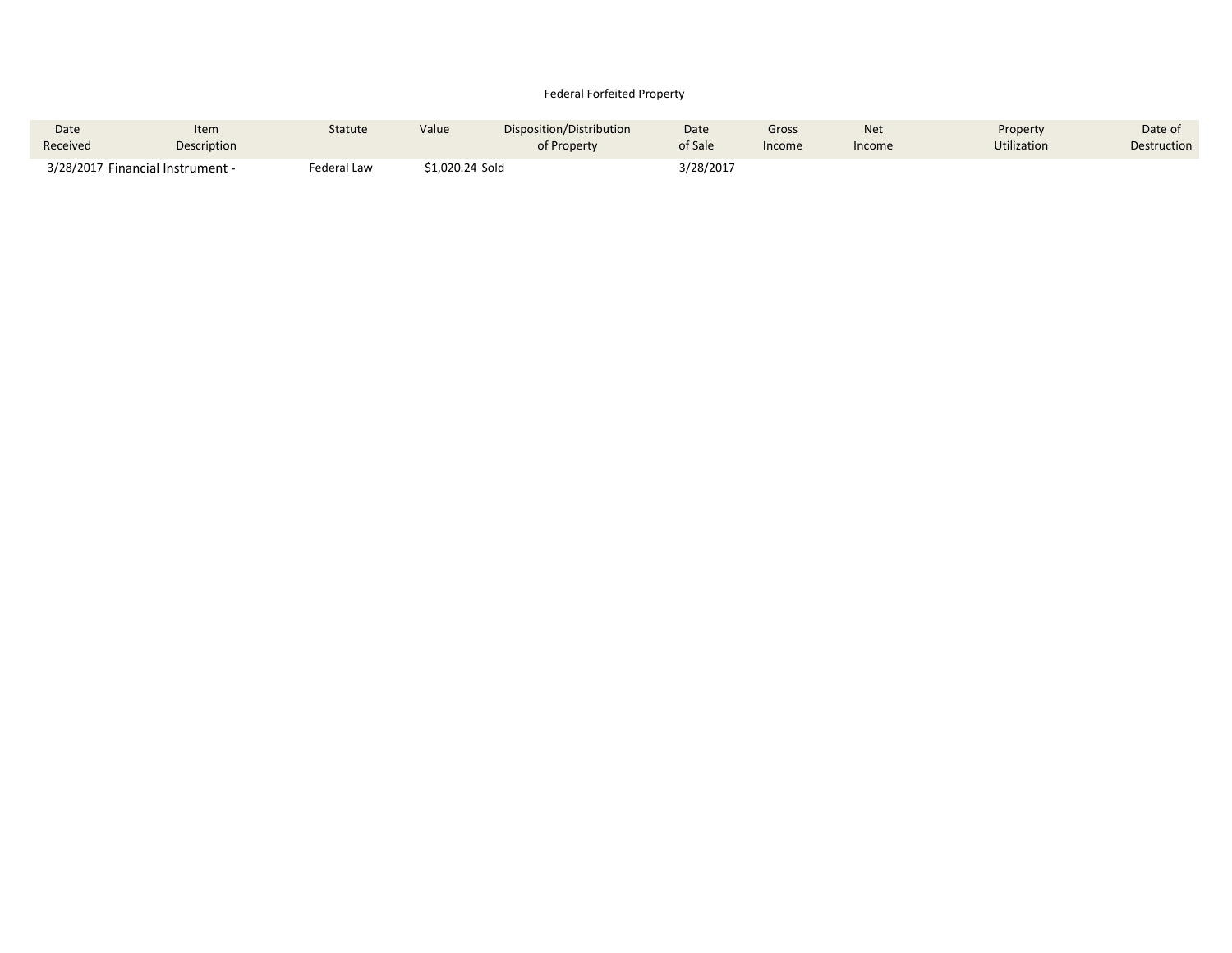# Federal Forfeited Currency

| <b>Date Received</b>   | Statute               | Amount      |
|------------------------|-----------------------|-------------|
| 01/10/2017 Federal Law |                       | \$4,093.83  |
| 03/27/2017 Federal Law |                       | \$5,686.01  |
| 03/27/2017 Federal Law |                       | \$7,779.52  |
| 03/27/2017 Federal Law |                       | \$18,446.29 |
| 03/28/2017 Federal Law |                       | \$3,883.80  |
| 03/28/2017 Federal Law |                       | \$1,020.24  |
| 03/28/2017 Federal Law |                       | \$5,021.49  |
| 03/28/2017 Federal Law |                       | \$1,445.94  |
| 03/28/2017 Federal Law |                       | \$1,124.14  |
|                        | 3/30/2017 Federal Law | \$2,437.11  |
| 04/07/2017 Federal Law |                       | \$1,365.00  |
| 04/10/2017 Federal Law |                       | \$125.96    |
| 04/10/2017 Federal Law |                       | \$152.62    |
| 04/10/2017 Federal Law |                       | \$2,423.66  |
| 04/10/2017 Federal Law |                       | \$2,651.80  |
|                        | 4/19/2017 Federal Law | \$11,793.60 |
| 04/21/2017 Federal Law |                       | \$46,338.00 |
| 04/21/2017 Federal Law |                       | \$2,080.26  |
| 04/24/2017 Federal Law |                       | \$24,026.39 |
| 04/25/2017 Federal Law |                       | \$1,376.70  |
| 04/27/2017 Federal Law |                       | \$953.45    |
| 05/22/2017 Federal Law |                       | \$624.00    |
| 05/22/2017 Federal Law |                       | \$27,839.68 |
| 05/24/2017 Federal Law |                       | \$2,606.00  |
| 05/24/2017 Federal Law |                       | \$1,376.70  |
| 06/12/2017 Federal Law |                       | \$829.10    |
| 06/13/2017 Federal Law |                       | \$4,425.02  |
| 06/20/2017 Federal Law |                       | \$1,538.88  |
| 06/22/2017 Federal Law |                       | \$8,775.00  |
| 07/11/2017 Federal Law |                       | \$21,060.88 |
| 07/12/2017 Federal Law |                       | \$11,217.57 |
| 07/24/2017 Federal Law |                       | \$5,489.60  |
| 08/24/2017 Federal Law |                       | \$3,434.44  |
| 08/25/2017 Federal Law |                       | \$2,372.52  |
| 08/25/2017 Federal Law |                       | \$4,121.32  |
| 09/06/2017 Federal Law |                       | \$623.29    |
| 09/07/2017 Federal Law |                       | \$72,802.09 |
| 09/08/2017 Federal Law |                       | \$1,391.32  |
| 09/14/2017 Federal Law |                       | \$4,289.96  |
| 09/14/2017 Federal Law |                       | \$4,462.98  |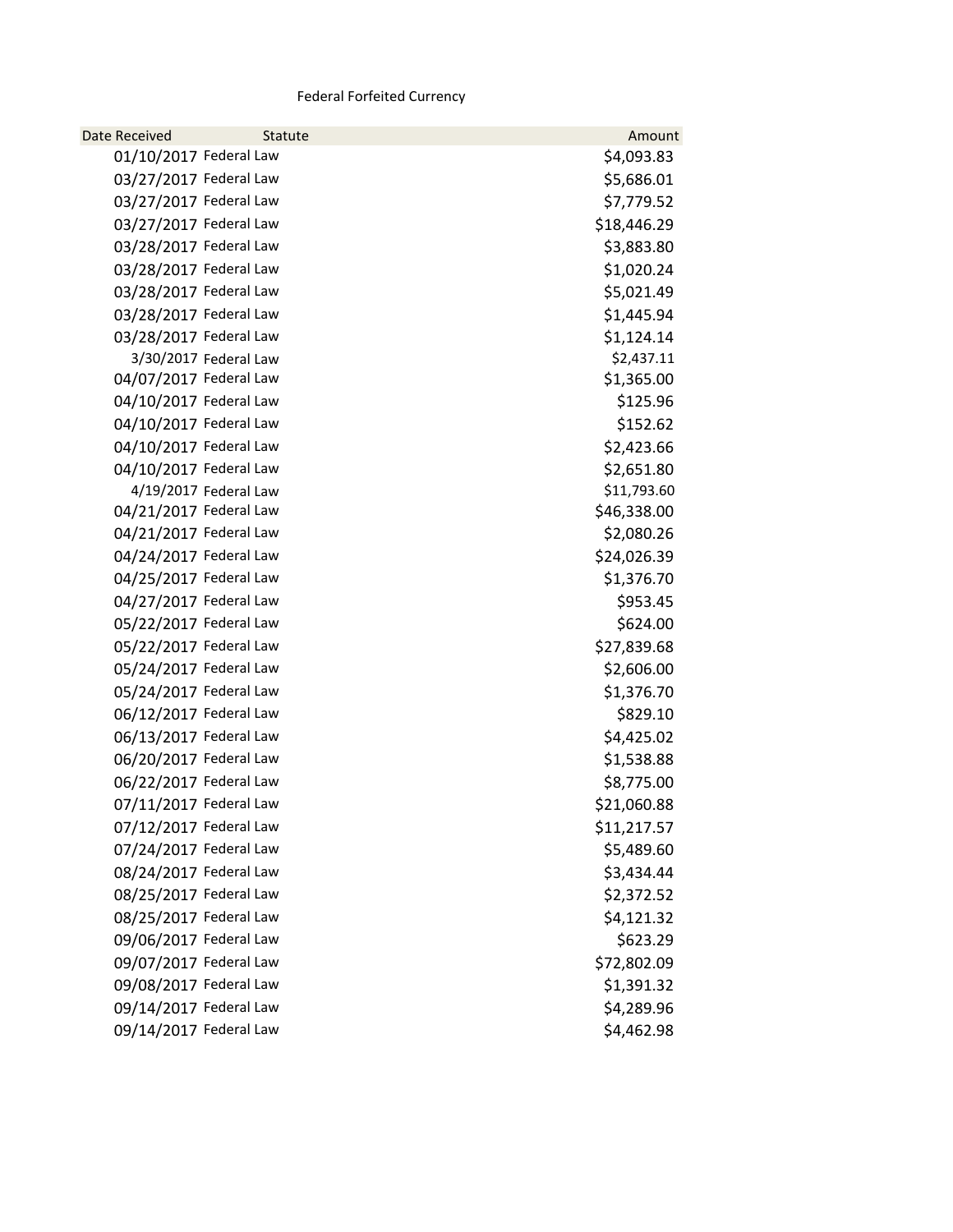# Federal Expenditures

| Date       | Amount | Purpose                                                                         |
|------------|--------|---------------------------------------------------------------------------------|
| 1/18/2017  |        | \$24,000.00 Training and education                                              |
| 12/6/2012  |        | \$100.00 The costs associated with a contract for a specific service that       |
|            |        | supports or enhances law enforcement                                            |
| 3/29/2017  |        | \$93,765.00 The purchase, lease, maintenance or operation of equipment for use  |
|            |        | by law enforcement facilities and detention facilities                          |
| 3/29/2017  |        | \$1,400.00 The purchase, lease, maintenance or operation of equipment for use   |
|            |        | by law enforcement facilities and detention facilities                          |
|            |        | \$39,960.00 The purchase, lease, construction, improvement or operation of law  |
|            |        | enforcement facilities and detention facilities                                 |
|            |        | \$5,760.00 The purchase, lease, maintenance or operation of equipment for use   |
|            |        | by law enforcement facilities and detention facilities                          |
|            |        | \$148,520.00 The purchase, lease, maintenance or operation of equipment for use |
|            |        | by law enforcement facilities and detention facilities                          |
|            |        | \$15,000.00 The costs associated with a contract for a specific service that    |
|            |        | supports or enhances law enforcement                                            |
| 1/31/2017  |        | \$39,987.26 The purchase, lease, maintenance or operation of equipment for use  |
|            |        | by law enforcement facilities and detention facilities                          |
| 3/23/2017  |        | \$34,506.39 The purchase, lease, maintenance or operation of equipment for use  |
|            |        | by law enforcement facilities and detention facilities                          |
| 1/4/2017   |        | \$395.00 Training and education                                                 |
| 1/4/2017   |        | \$395.00 Training and education                                                 |
| 1/4/2017   |        | \$395.00 Training and education                                                 |
| 1/4/2017   |        | \$395.00 Training and education                                                 |
| 4/20/2017  |        | \$99,900.00 The purchase, lease, maintenance or operation of equipment for use  |
|            |        | by law enforcement facilities and detention facilities                          |
| 5/26/2017  |        | \$9,928.84 The costs associated with a contract for a specific service that     |
|            |        | supports or enhances law enforcement                                            |
| 6/5/2017   |        | \$14,000.00 The purchase, lease, maintenance or operation of equipment for use  |
|            |        | by law enforcement facilities and detention facilities                          |
| 5/25/2017  |        | \$11,471.26 The purchase, lease, maintenance or operation of equipment for use  |
|            |        | by law enforcement facilities and detention facilities                          |
| 6/30/2017  |        | \$63,711.68 The purchase, lease, maintenance or operation of equipment for use  |
|            |        | by law enforcement facilities and detention facilities                          |
| 7/31/2017  |        | \$5,217.00 The purchase, lease, maintenance or operation of equipment for use   |
|            |        | by law enforcement facilities and detention facilities                          |
| 8/10/2017  |        | \$1,150.00 The costs associated with a contract for a specific service that     |
|            |        | supports or enhances law enforcement                                            |
| 8/28/2017  |        | \$35,595.97 The costs associated with a contract for a specific service that    |
|            |        | supports or enhances law enforcement                                            |
| 11/21/2017 |        | \$80,466.40 The costs associated with a contract for a specific service that    |
|            |        | supports or enhances law enforcement                                            |
| 12/18/2017 |        | \$12,849.00 Training and education                                              |
| 11/29/2017 |        | \$97,152.00 The purchase, lease, maintenance or operation of equipment for use  |
|            |        | by law enforcement facilities and detention facilities                          |
| 11/29/2017 |        | \$2,475.00 The purchase, lease, maintenance or operation of equipment for use   |
|            |        | by law enforcement facilities and detention facilities                          |
| 11/29/2017 |        | \$300.00 Training and education                                                 |
| 12/24/2016 |        | \$6,200.00 The purchase, lease, maintenance or operation of equipment for use   |
|            |        | by law enforcement facilities and detention facilities                          |
| 12/24/2016 |        | \$287.87 The purchase, lease, maintenance or operation of equipment for use     |
|            |        | by law enforcement facilities and detention facilities                          |